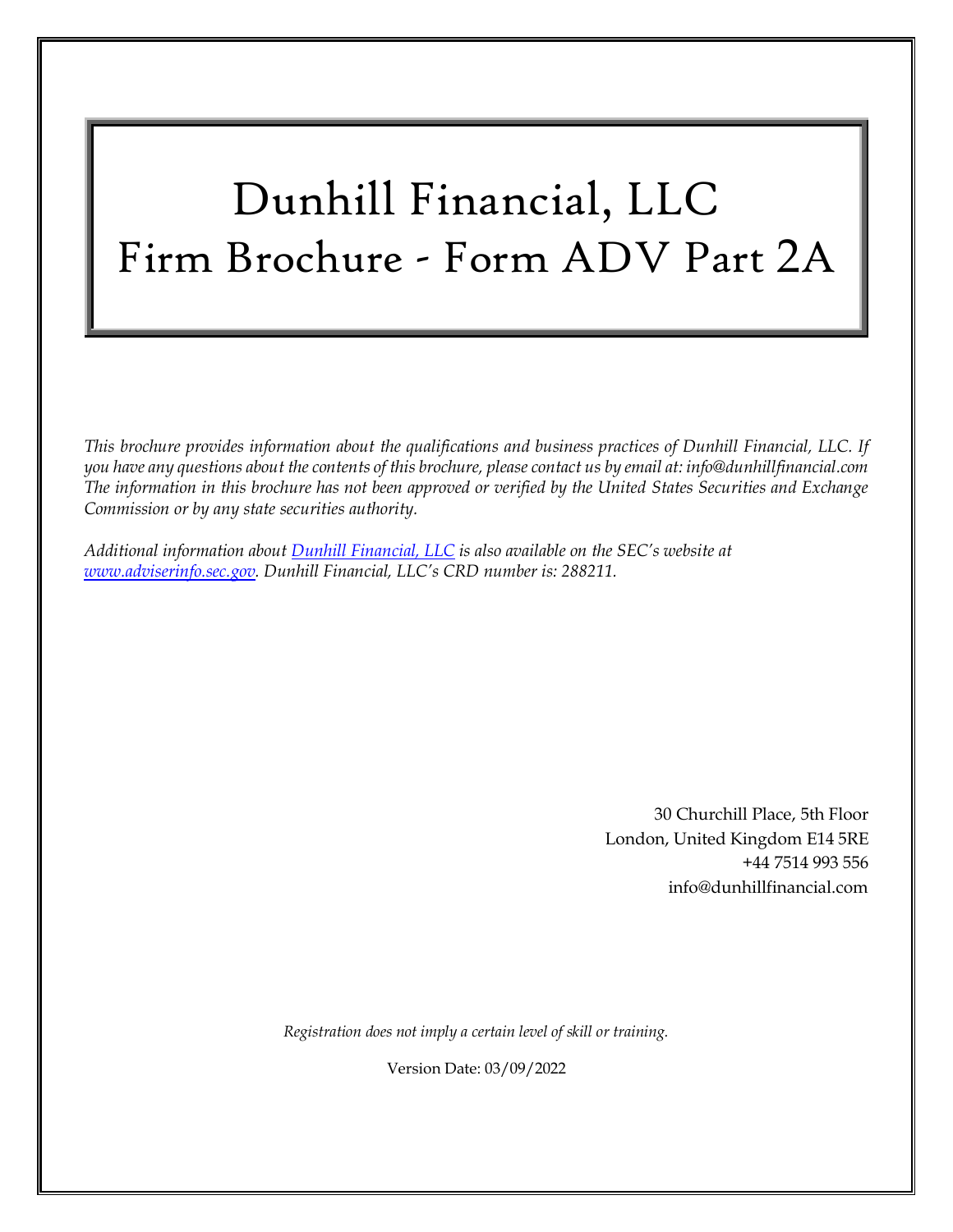## **Item 2: Material Changes**

<span id="page-1-0"></span>The material changes in this brochure from the last annual updating amendment of Dunhill Financial, LLC on 03/18/2021 are described below. Material changes relate to Dunhill Financial, LLC's policies, practices or conflicts of interests only.

- Dunhill Financial, LLC has updated its business address (Cover Page).
- Dunhill Financial, LLC has added Robo-Advisory Portfolio Management as a service. (Items 4, 5, 8, & 13)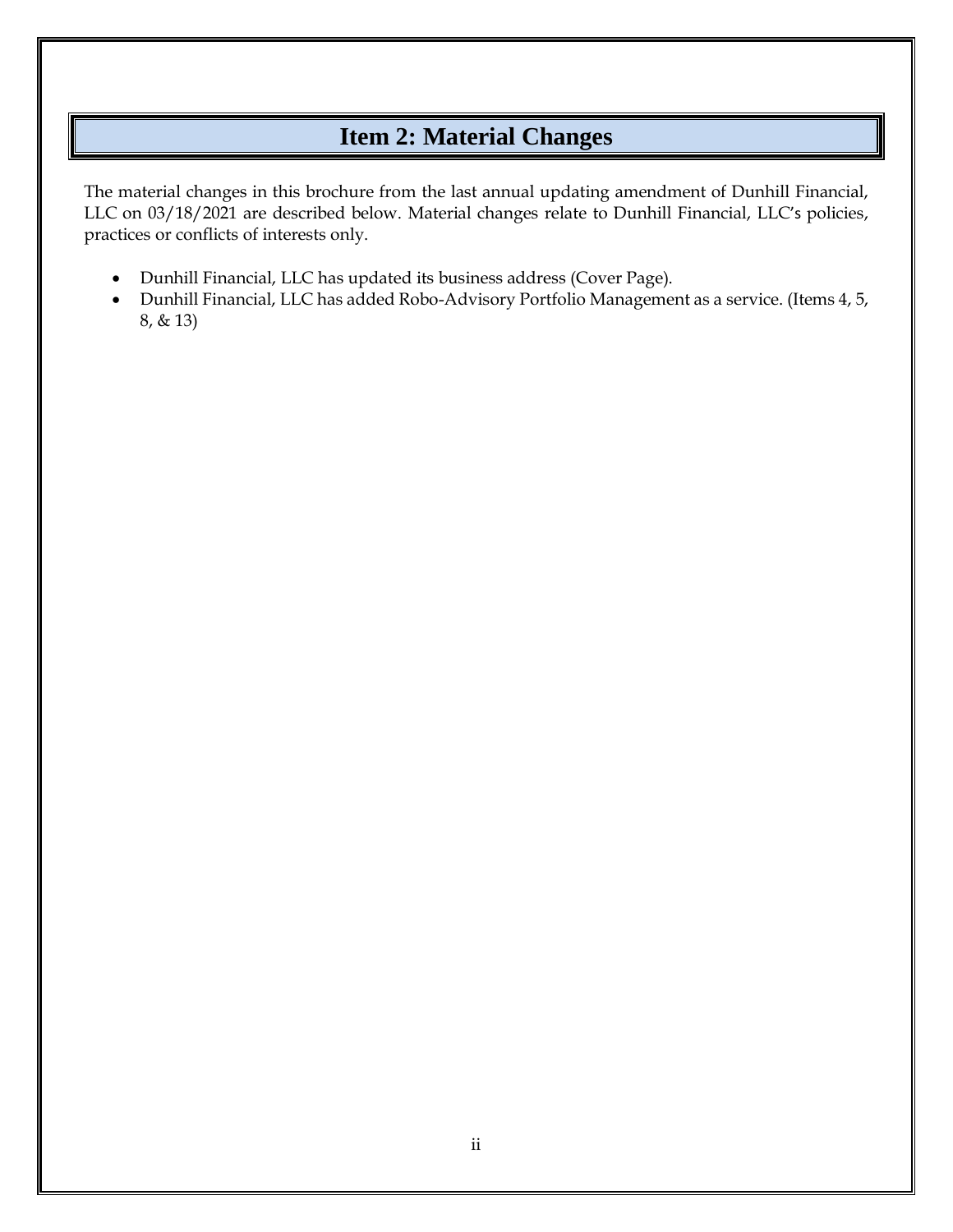# **Item 3: Table of Contents**

<span id="page-2-0"></span>

| Item 1: Cover Page |
|--------------------|
|                    |
|                    |
|                    |
|                    |
|                    |
|                    |
|                    |
|                    |
|                    |
|                    |
|                    |
|                    |
|                    |
|                    |
|                    |
|                    |
|                    |
|                    |
|                    |
|                    |
|                    |
|                    |
|                    |
| А.                 |
|                    |
|                    |
|                    |
|                    |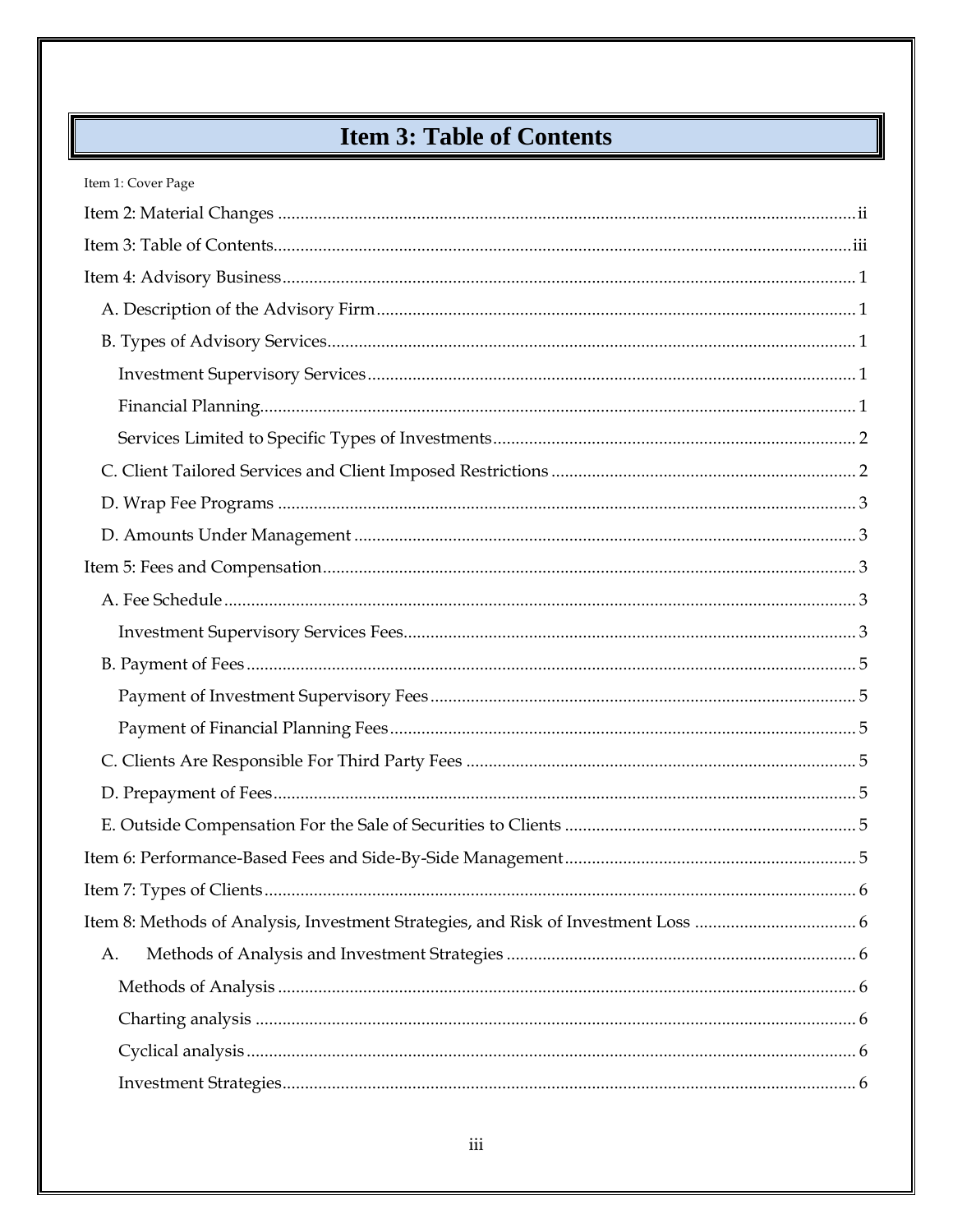| <b>B.</b>     |                                                                                                   |  |
|---------------|---------------------------------------------------------------------------------------------------|--|
|               |                                                                                                   |  |
|               |                                                                                                   |  |
|               |                                                                                                   |  |
| $\mathsf{C}.$ |                                                                                                   |  |
|               |                                                                                                   |  |
| A.            |                                                                                                   |  |
| <b>B.</b>     |                                                                                                   |  |
| C.            |                                                                                                   |  |
|               |                                                                                                   |  |
| A.            |                                                                                                   |  |
| <b>B.</b>     | Registration as a Futures Commission Merchant, Commodity Pool Operator, or a Commodity            |  |
| C.            | Registration Relationships Material to this Advisory Business and Possible Conflicts of           |  |
| D.            | Selection of Other Advisers or Managers and How This Adviser is Compensated for Those             |  |
|               | Item 11: Code of Ethics, Participation or Interest in Client Transactions and Personal Trading 10 |  |
| A.            |                                                                                                   |  |
| <b>B.</b>     |                                                                                                   |  |
| $\mathsf{C}.$ |                                                                                                   |  |
| D.            |                                                                                                   |  |
|               |                                                                                                   |  |
| A.            |                                                                                                   |  |
| 1.            |                                                                                                   |  |
| 2.            |                                                                                                   |  |
| 3.            |                                                                                                   |  |
| <b>B.</b>     |                                                                                                   |  |
|               |                                                                                                   |  |
| A.            | Frequency and Nature of Periodic Reviews and Who Makes Those Reviews  12                          |  |
| <b>B.</b>     |                                                                                                   |  |
| C.            |                                                                                                   |  |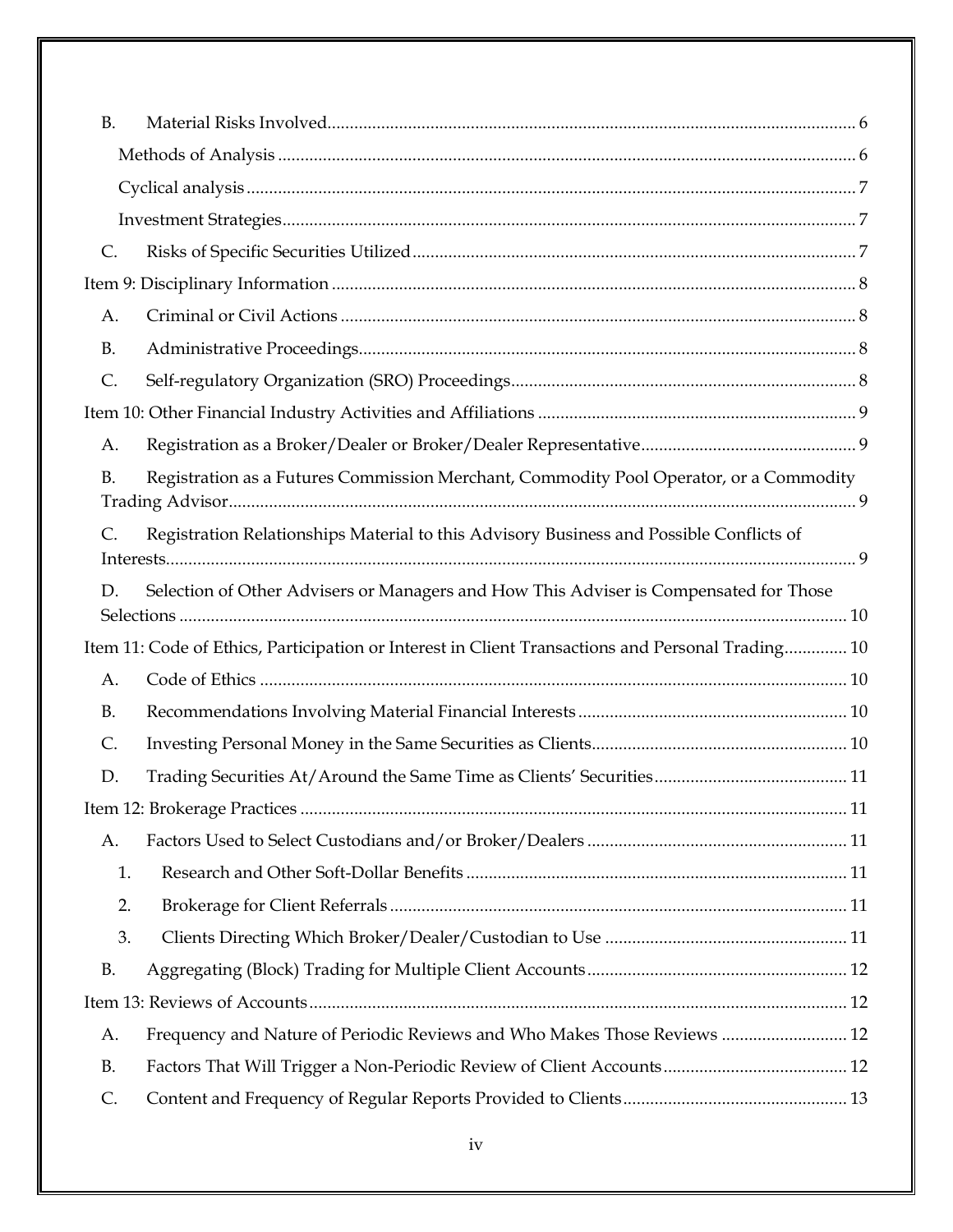| A.        | Economic Benefits Provided by Third Parties for Advice Rendered to Clients (Includes Sales  |
|-----------|---------------------------------------------------------------------------------------------|
|           |                                                                                             |
| <b>B.</b> |                                                                                             |
|           |                                                                                             |
|           |                                                                                             |
|           |                                                                                             |
|           |                                                                                             |
| A.        |                                                                                             |
| <b>B.</b> | Financial Conditions Reasonably Likely to Impair Ability to Meet Contractual Commitments to |
|           |                                                                                             |
| C.        |                                                                                             |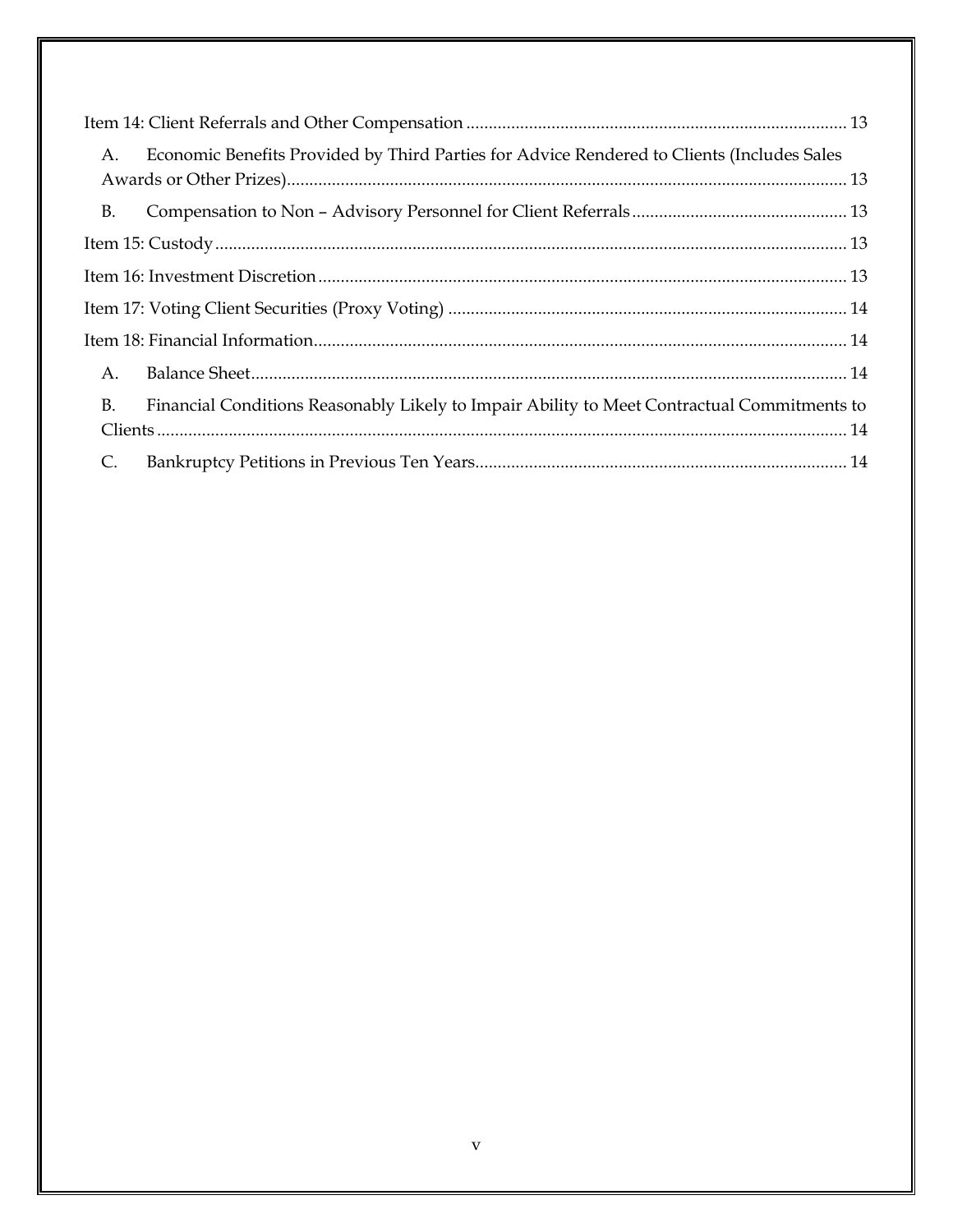### **Item 4: Advisory Business**

#### <span id="page-5-1"></span><span id="page-5-0"></span>**A. Description of the Advisory Firm**

Dunhill Financial, LLC is a Limited Liability Company organized in the State of Florida. The advisory firm was formed on November 5th, 2014, and the principal owner is Brian Dunhill. Prior to the formation of the LLC, advice was given through Dunhill Financial, SPRL a Limited Liability Company organized in Belgium and formed on November 23rd, 2011. The principal owner of the Belgian company is Brian Dunhill. From October 2016 until January 2017, Dunhill Financial did business under the name of Cross Border Planning (as a DBA of Dunhill Financial). Since September 20th 2019, Dunhill Financial LLC is the sole shareholder of Dunhill Financial Ltd, a limited liability company organized in the United Kingdom, that provides financial advice to residents of the United Kingdom and Europe.

#### <span id="page-5-2"></span>**B. Types of Advisory Services**

Dunhill Financial, LLC (hereinafter "Dunhill Financial") offers the following advisory services:

#### <span id="page-5-3"></span>*Investment Supervisory Services*

Dunhill Financial offers ongoing portfolio management services based on the individual goals, objectives, time horizon, and risk tolerance of each client. Dunhill Financial creates an Investment Policy Statement for each client, which outlines the client's current situation (income, tax levels, and risk tolerance levels) and then constructs a plan to aid in the selection of a portfolio that matches each client's specific situation. Investment Supervisory Services include, but are not limited to, the following:

- Investment strategy Personal investment policy
- 
- Asset allocation Asset selection
- - Risk tolerance Regular portfolio monitoring

Dunhill Financial evaluates the current investments of each client with respect to their risk tolerance levels and time horizon. Dunhill Financial will request discretionary authority from clients in order to select securities and execute transactions without permission from the client prior to each transaction. Risk tolerance levels are documented in the Investment Policy Statement, which is given to each client.

#### <span id="page-5-4"></span>*Financial Planning*

Financial plans and financial planning may include, but are not limited to: investment planning, life insurance; tax concerns; retirement planning; college planning; and debt/credit planning. These services can be based on fixed fees or can be included in the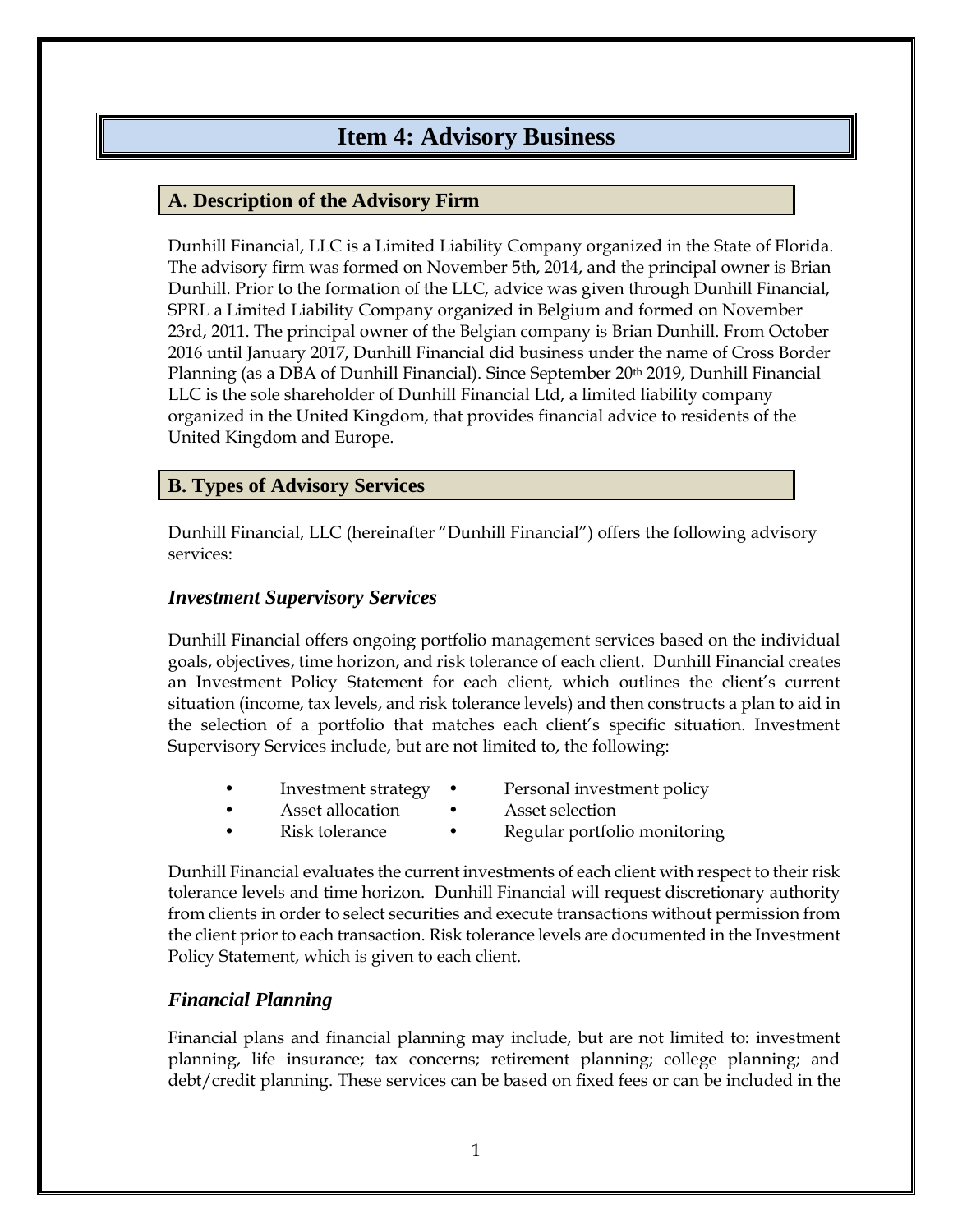annual investment fees. The final fee structure is documented in Exhibit II of the Financial Planning Agreement.

#### <span id="page-6-0"></span>*Services Limited to Specific Types of Investments*

Dunhill Financial generally limits its investment advice and/or money management to mutual funds, equities, bonds, fixed income, debt securities, ETFs, hedge funds, REITs, insurance products including annuities, and government securities. Dunhill Financial may use other securities as well to help diversify a portfolio when applicable.

#### *Robo-Advisory Portfolio Management Services*

Dunhill Financial provides "robo-advisory" portfolio management services through an online interface. This entails the use of algorithm-based portfolio management advice, rather than in-person investment advice. These automated investment solutions are customized to each client and based on individual characteristics, such as the client's age, risk tolerance, income, and current assets, among others. Dunhill Financial's investment advisory personnel oversee the algorithm but may not monitor each client's account. Clients are encouraged to update their account/questionnaire with any change in their objectives, risk tolerance, or other pertinent information, as that information factors into the portfolio's composition.

#### <span id="page-6-1"></span>**C. Client Tailored Services and Client Imposed Restrictions**

Dunhill Financial offers the same suite of services to all of its clients. However, specific client financial plans and their implementation are dependent upon the client Investment Policy Statement which outlines each client's current situation (income, tax levels, and risk tolerance levels) and is used to construct a client specific plan to aid in the selection of a portfolio that matches restrictions, needs, and targets.

Clients may impose restrictions in investing in certain securities or types of securities in accordance with their values or beliefs. However, if the restrictions prevent Dunhill Financial from properly servicing the client account, or if the restrictions would require Dunhill Financial to deviate from its standard suite of services, Dunhill Financial reserves the right to end the relationship.

Dunhill Financial provides online "hybrid robo-advisory" portfolio management. Client accounts are invested into a thematic portfolio, depending on the client's individual objectives. Through the internet, the client interface is automated to the extent possible. The approach is "hybrid" in that the portfolio management process relies upon both algorithms and portfolio management by the portfolio manager, each designed to be utilized across multiple clients. The client's investment profile dictates the portfolio strategies, which in turn may impose restrictions in investing in certain securities or types of securities.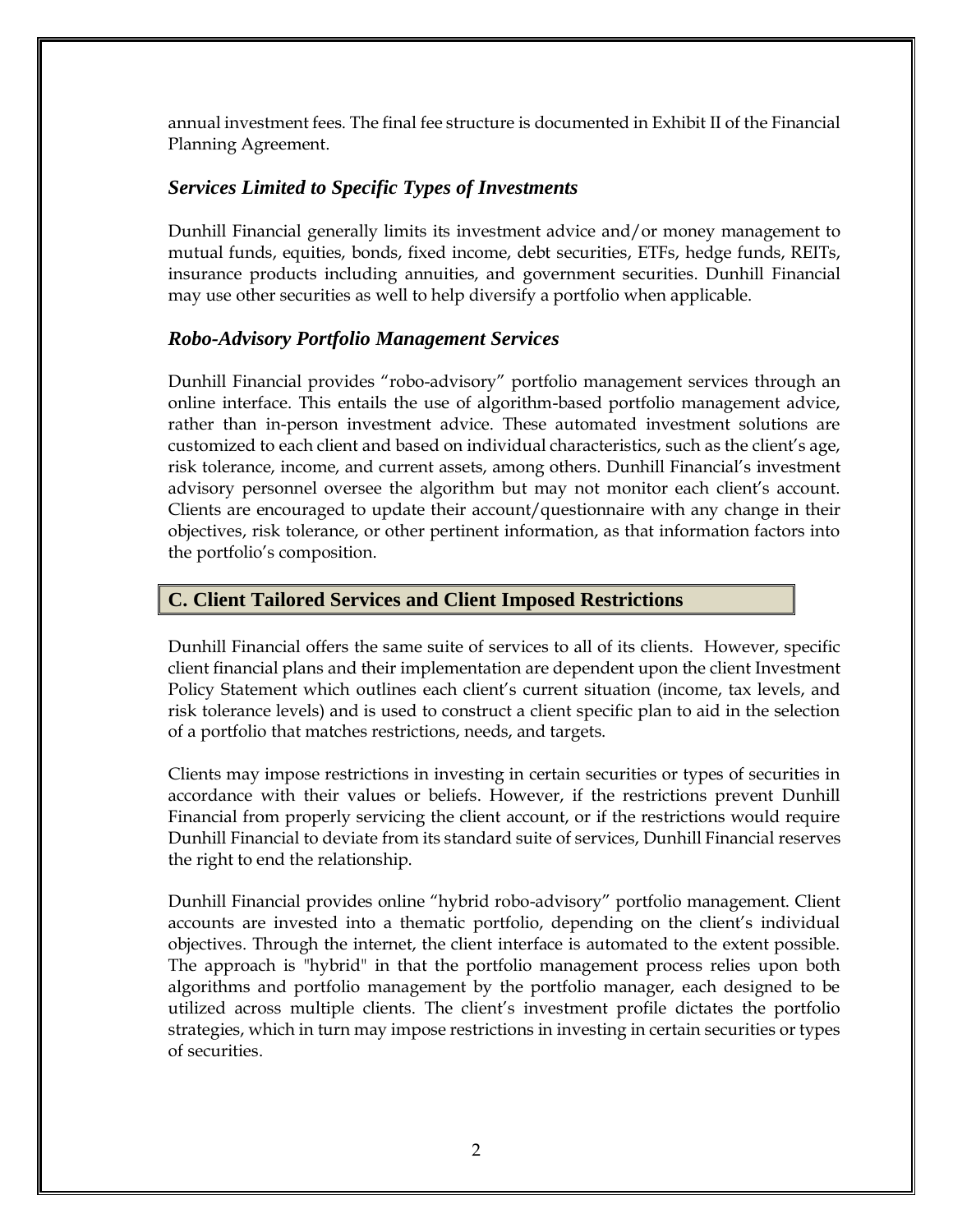### <span id="page-7-0"></span>**D. Wrap Fee Programs**

Dunhill Financial does not manage or sponsor a wrap fee program.

#### <span id="page-7-1"></span>**D. Amounts Under Management**

Dunhill Financial has the following assets under management:

| <b>Discretionary Amounts:</b> | Non-Discretionary Amounts: Date Calculated: |               |  |
|-------------------------------|---------------------------------------------|---------------|--|
| $\$\,123,972,750$             | $\sqrt{50}$                                 | December 2021 |  |

# **Item 5: Fees and Compensation**

#### <span id="page-7-3"></span><span id="page-7-2"></span>**A. Fee Schedule**

<span id="page-7-4"></span>*Investment Supervisory Services Fees*

| Categories depending on AUM &<br>service level                  | <b>Annual Fee</b>                                                                                                 |
|-----------------------------------------------------------------|-------------------------------------------------------------------------------------------------------------------|
| Asset Management (any AUM)                                      | 0.50%                                                                                                             |
| Emerging Affluent (any AUM)                                     | $$100/m$ onth                                                                                                     |
| <b>Financial Planning Tier 2</b><br>$($100,000 - $2,500,000)$   | $$0 - $500,000 - 1.25\%$ (min. \$2,500)<br>$$500,000 - $1,000,000 - 1.00\%$<br>$$1,000,000 - $2,500,000 - 0.80\%$ |
| <b>Financial Planning Tier 1</b><br>$($2,500,000 - $5,000,000)$ | Idem Tier 2<br>$$2,500,000 - $5,000,000 - 0.70\%$                                                                 |
| Private Wealth<br>$(\$5,000,000 +)$                             | Idem Tier 1<br>$$5,000,000+ - $25,000$ (fixed)                                                                    |

#### Services per Category

| <b>Service</b>             | <b>Asset</b><br><b>Manageme</b><br>nt | <b>Emerging</b><br><b>Affluent</b> | <b>Financial</b><br><b>Planning</b><br>Tier 2 | <b>Financial</b><br><b>Planning</b><br>Tier 1 | <b>Private</b><br><b>Wealth</b> |
|----------------------------|---------------------------------------|------------------------------------|-----------------------------------------------|-----------------------------------------------|---------------------------------|
| <b>Model Portfolios</b>    | X                                     |                                    |                                               | $\chi$                                        |                                 |
| Monthly Email<br>Update    |                                       | X                                  |                                               | $\chi$                                        |                                 |
| <b>Direct Contact</b>      |                                       | X                                  | X                                             | $\chi$                                        | X                               |
| Personalized<br>Portfolios |                                       | X                                  |                                               | X                                             |                                 |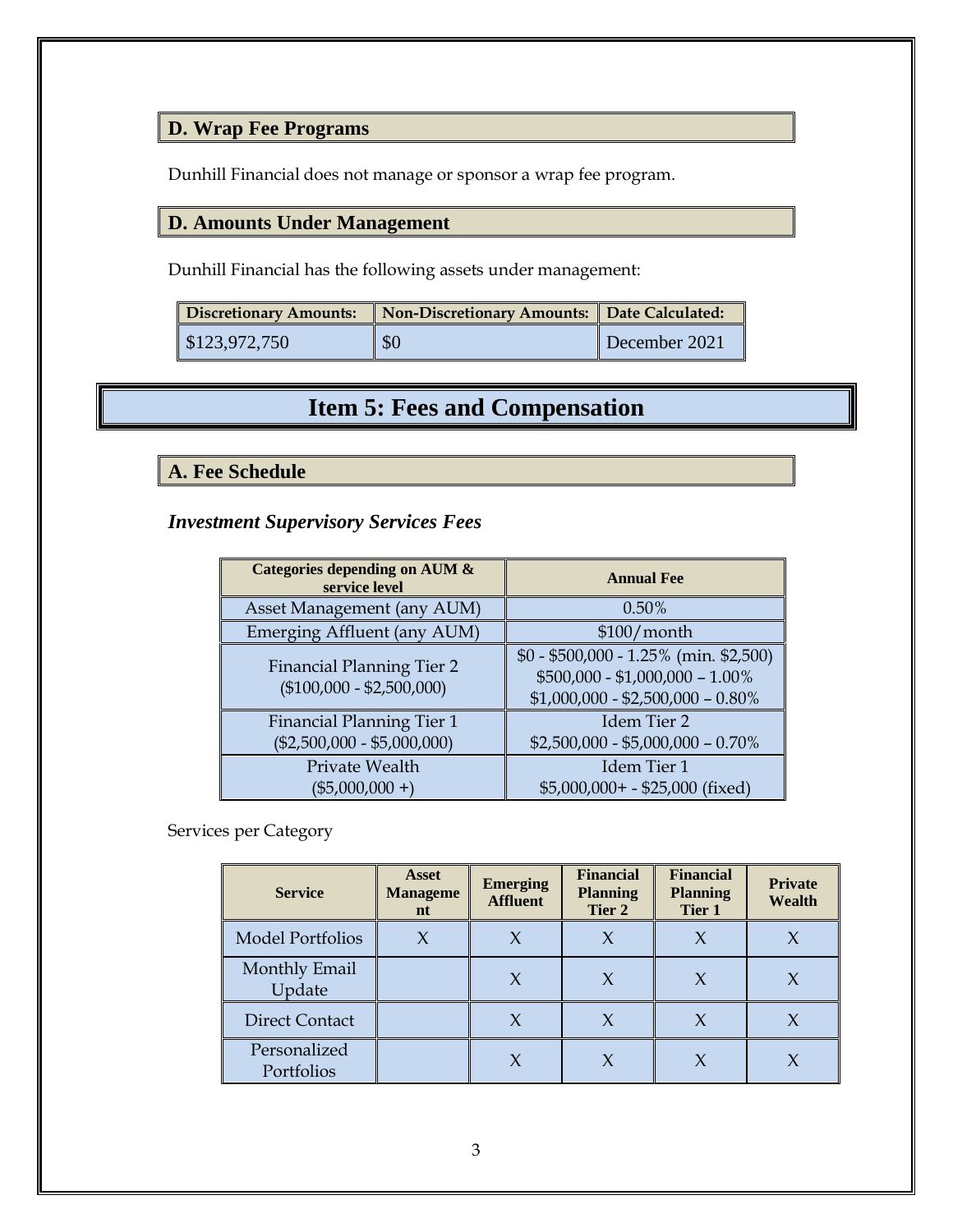| <b>Service</b>                     | <b>Asset</b><br><b>Manageme</b><br>n t | <b>Emerging</b><br><b>Affluent</b> | <b>Financial</b><br><b>Planning</b><br>Tier 2 | <b>Financial</b><br><b>Planning</b><br>Tier 1 | <b>Private</b><br><b>Wealth</b> |
|------------------------------------|----------------------------------------|------------------------------------|-----------------------------------------------|-----------------------------------------------|---------------------------------|
| Simple Financial<br>Plan           |                                        | $\chi$                             | $\chi$                                        | $\chi$                                        | $\chi$                          |
| Advanced<br>Financial Plan         |                                        |                                    | $\chi$                                        | $\chi$                                        | $\chi$                          |
| <b>Foreign Assets</b><br>Handling  |                                        |                                    |                                               | $\chi$                                        | $\chi$                          |
| In-Person<br><b>Meetings</b>       |                                        |                                    |                                               | $\chi$                                        | $\chi$                          |
| <b>Advanced Estate</b><br>Planning |                                        |                                    |                                               |                                               | X                               |
| Advanced<br>Planning               |                                        |                                    |                                               |                                               | X                               |

These fees are negotiable depending upon the needs of the client and complexity of the situation, and the final fee schedule is attached as Exhibit II of the Investment Advisory Contract. Fees are paid monthly or quarterly in arrears (depending on the custodian), and clients may terminate their contracts with fifteen days' written notice. Because fees are charged in arrears, no refund policy is necessary. Clients may terminate their accounts without penalty within 5 business days of signing the advisory contract. Advisory fees are withdrawn directly from the client's accounts with client written authorization.

#### *Robo-Advisory Portfolio Management Services Fees*

Dunhill Financial provides robo-advisory portfolio management services via an online interface.

| <b>Total Assets</b> | <b>Annual Fee</b> |
|---------------------|-------------------|
| All Assets          | $0.50\%$          |

These fees are negotiable. Lower fees for comparable services may be available from other sources.

The balance in the client's account on the last day of the prior billing period is used to determine the market value of the assets upon which the advisory fee is based.

Clients may terminate the agreement without penalty, for full refund of Dunhill Financial's fees, within five business days of signing the Investment Advisory Contract. Thereafter, clients may terminate the Investment Advisory Contract with fifteen days' written notice.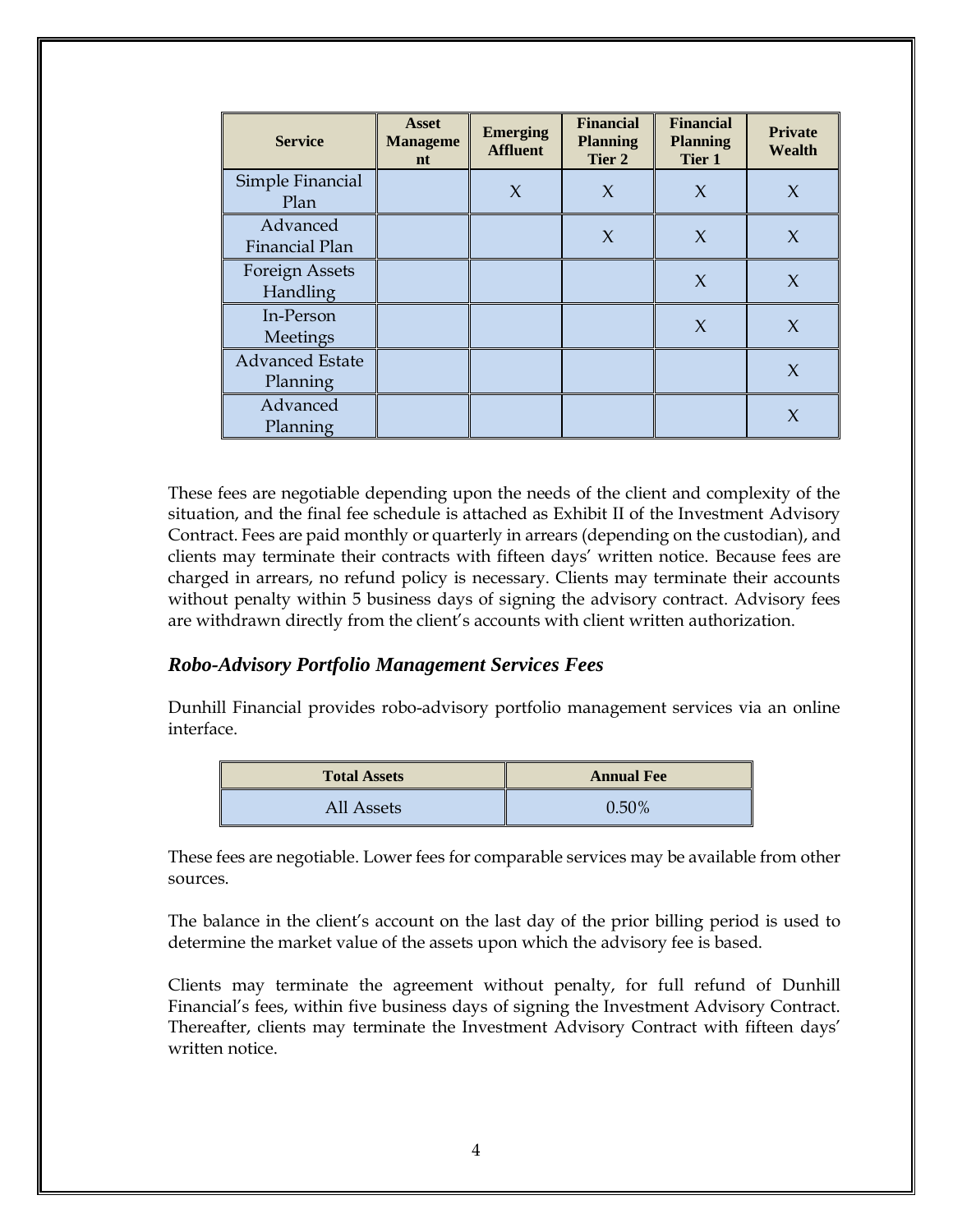#### <span id="page-9-0"></span>**B. Payment of Fees**

#### <span id="page-9-1"></span>*Payment of Investment Supervisory Fees*

Advisory fees are withdrawn directly from the client's accounts with client written authorization. Fees are paid quarterly in arrears. Advisory fees may also be invoiced and billed directly to the client quarterly in arrears. Clients may select the method in which they are billed.

#### <span id="page-9-2"></span>*Payment of Financial Planning Fees*

The Financial Planning fees are paid via bank transfer either on a monthly basis or as part of the overall fee, depending on the selected service model.

#### *Payment of Robo-Advisory Portfolio Management Fees*

Robo-advisory portfolio management fees are withdrawn directly from the client's accounts with client's written authorization. Fees are paid quarterly.

#### <span id="page-9-3"></span>**C. Clients Are Responsible For Third Party Fees**

Clients are responsible for the payment of all third party fees (i.e. custodian fees, brokerage fees, mutual fund fees, transaction fees, etc.). Those fees are separate and distinct from the fees and expenses charged by Dunhill Financial. Please see Item 12 of this brochure regarding broker/custodian.

#### <span id="page-9-4"></span>**D. Prepayment of Fees**

Dunhill Financial collects fees in advance and in arrears. Fees that are collected in advance will be refunded based on the prorated amount of work completed at the point of termination and the total days during the billing period. Fees will be deposited back into client's account within fourteen days.

#### <span id="page-9-5"></span>**E. Outside Compensation For the Sale of Securities to Clients**

Neither Dunhill Financial nor its supervised persons accept any compensation for the sale of securities or other investment products, including asset-based sales charges or services fees from the sale of mutual funds.

### <span id="page-9-6"></span>**Item 6: Performance-Based Fees and Side-By-Side Management**

Dunhill Financial does not accept performance-based fees or other fees based on a share of capital gains on or capital appreciation of the assets of a client.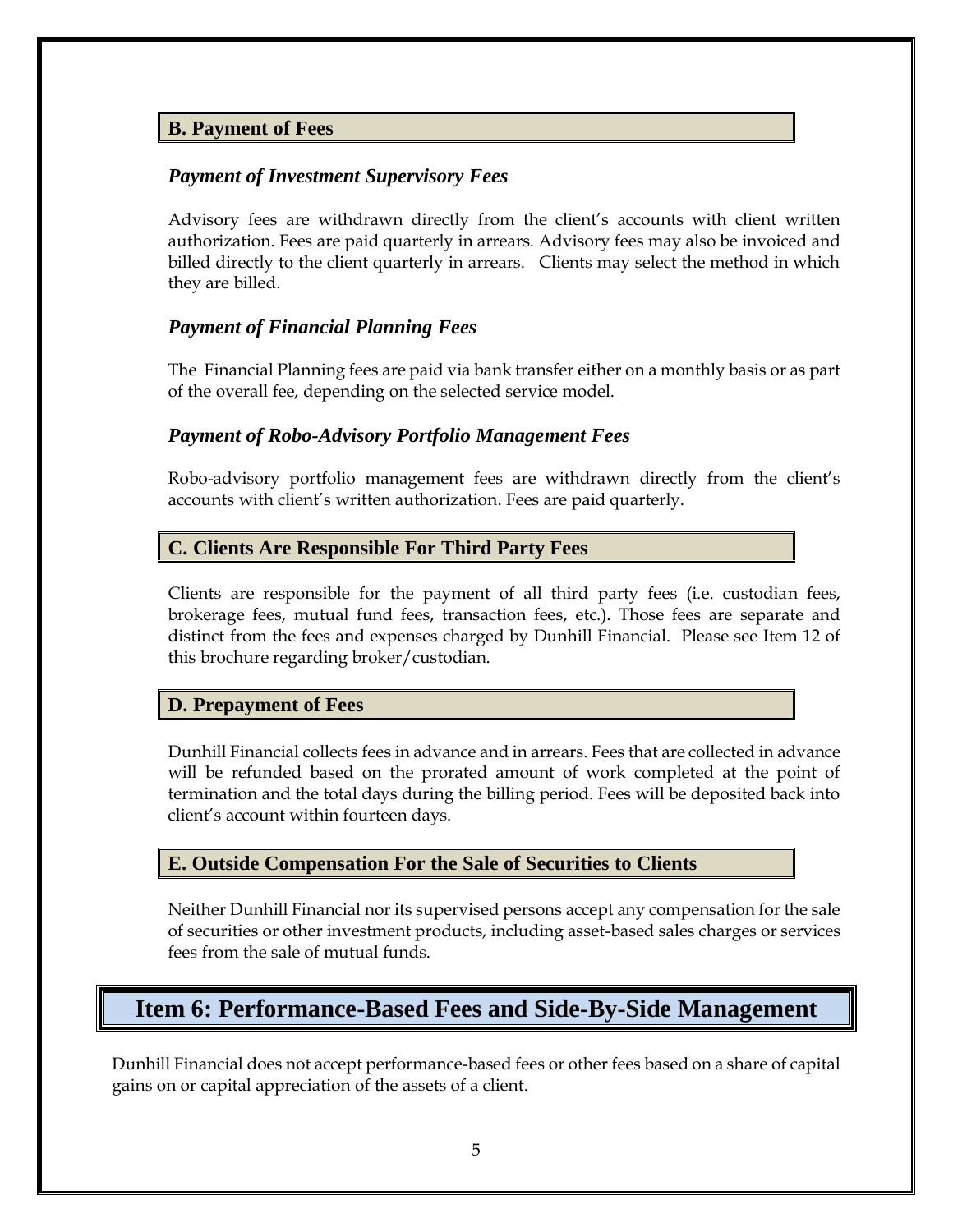### **Item 7: Types of Clients**

<span id="page-10-0"></span>Dunhill Financial generally provides investment advice and/or management supervisory services to the following types of clients:

- ❖ Individuals
- ❖ High-Net-Worth Individuals
- ❖ Trusts, Estates, Charitable Organizations, or Small Businesses

There is no account minimum.

### <span id="page-10-1"></span>**Item 8: Methods of Analysis, Investment Strategies, and Risk of Investment Loss**

#### <span id="page-10-2"></span>**A. Methods of Analysis and Investment Strategies**

#### <span id="page-10-3"></span>*Methods of Analysis*

Dunhill Financial's methods of analysis include charting analysis and cyclical analysis.

<span id="page-10-4"></span>**Charting analysis** involves the use of patterns in performance charts. Dunhill Financial uses this technique to search for patterns used to help predict favorable conditions for buying and/or selling a security.

<span id="page-10-5"></span>**Cyclical analysis** involved the analysis of business cycles to find favorable conditions for buying and/or selling a security.

#### <span id="page-10-6"></span>*Investment Strategies*

Dunhill Financial uses long term trading, and options writing (including covered options, uncovered options, or spreading strategies).

**Investing in securities involves a risk of loss that you, as a client, should be prepared to bear.**

#### <span id="page-10-7"></span>**B. Material Risks Involved**

#### <span id="page-10-8"></span>*Methods of Analysis*

**Charting analysis** strategy involves using and comparing various charts to predict long and short-term performance or market trends. The risk involved in solely using this method is that only past performance data is considered without using other methods to crosscheck data. Using charting analysis without other methods of analysis would be making the assumption that past performance will be indicative of future performance. This may not be the case.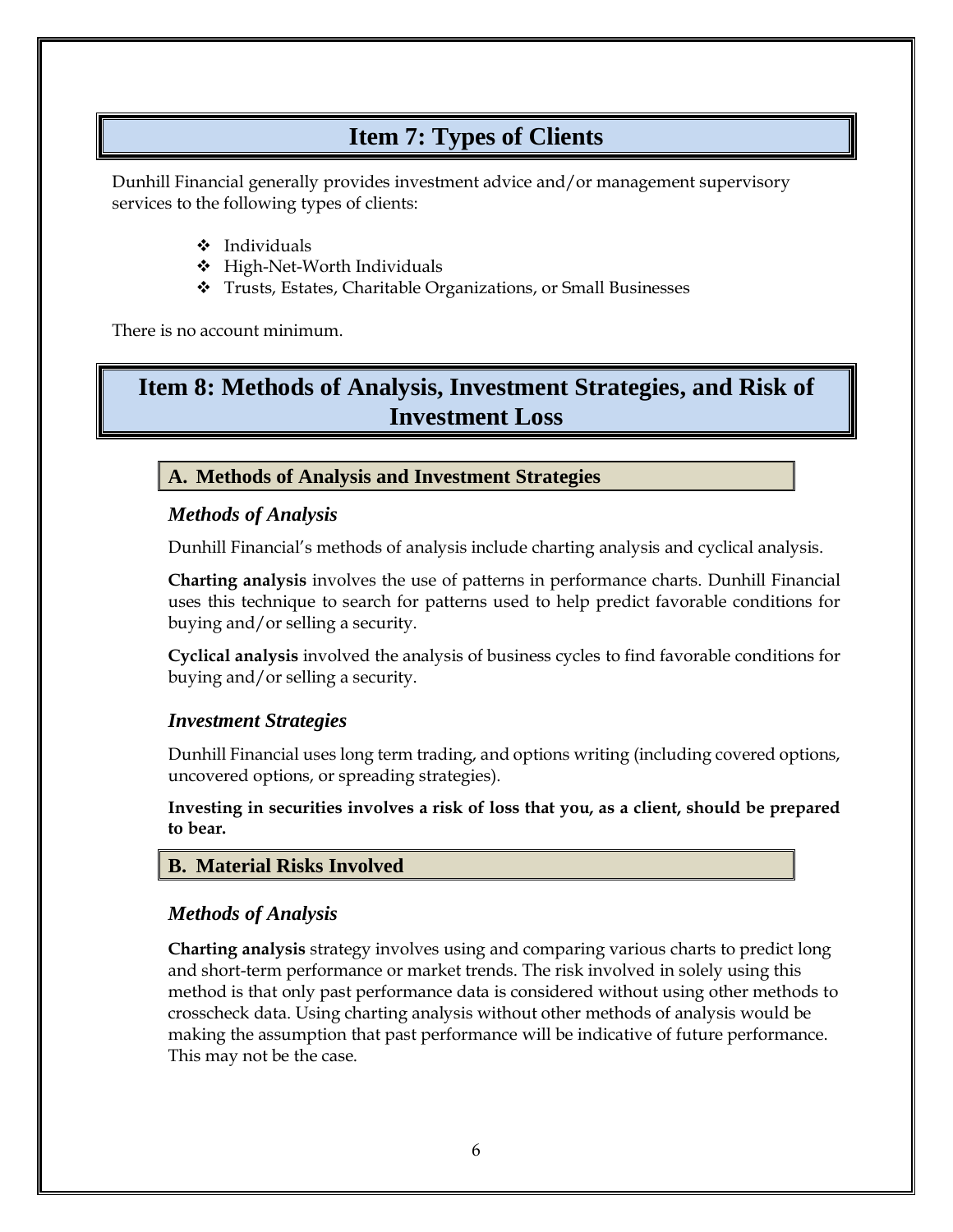<span id="page-11-0"></span>**Cyclical analysis** assumes that the markets react in cyclical patterns which, once identified, can be leveraged to provide performance. The risks with this strategy are twofold: 1) the markets do not always repeat cyclical patterns and 2) if too many investors begin to implement this strategy, it changes the very cycles they are trying to take advantage of.

#### <span id="page-11-1"></span>*Investment Strategies*

Long term trading is designed to capture market rates of both return and risk. Frequent trading, when done, can affect investment performance, particularly through increased brokerage and other transaction costs and taxes.

Options writing generally hold greater risk and clients should be aware that there is a material risk of loss using any of those strategies.

Robo-advisory services use algorithms as the basis of the management process. Risks of this approach include, but are not limited to, that the algorithm might rebalance client accounts without regard to market conditions, that the accounts may be automatically rebalances on a more frequent basis or a less frequent basis than the client might expect, and that the algorithm may not address prolonged changes in market conditions. Additionally, clients should be aware that responses to the adviser's suitability questionnaire are typically the sole basis for the portfolio's allocation.

**Investing in securities involves a risk of loss that you, as a client, should be prepared to bear.**

#### <span id="page-11-2"></span>**C. Risks of Specific Securities Utilized**

Dunhill Financial generally seeks investment strategies that do not involve significant or unusual risk beyond that of the general domestic and/or international equity markets. However, it will utilize options writing. Options writing generally holds greater risk of capital loss and clients should be aware that there is a material risk of loss using any of those strategies.

**Mutual Funds**: Investing in mutual funds carries the risk of capital loss. Mutual funds are not guaranteed or insured by the FDIC or any other government agency. You can lose money investing in mutual funds. All mutual funds have costs that lower investment returns. They can be of bond "fixed income" nature (lower risk) or stock "equity" nature (mentioned above).

**Equity** investment generally refers to buying shares of stocks by an individual or firms in return for receiving a future payment of dividends and capital gains if the value of the stock increases. There is an innate risk involved when purchasing a stock that it may decrease in value and the investment may incur a loss.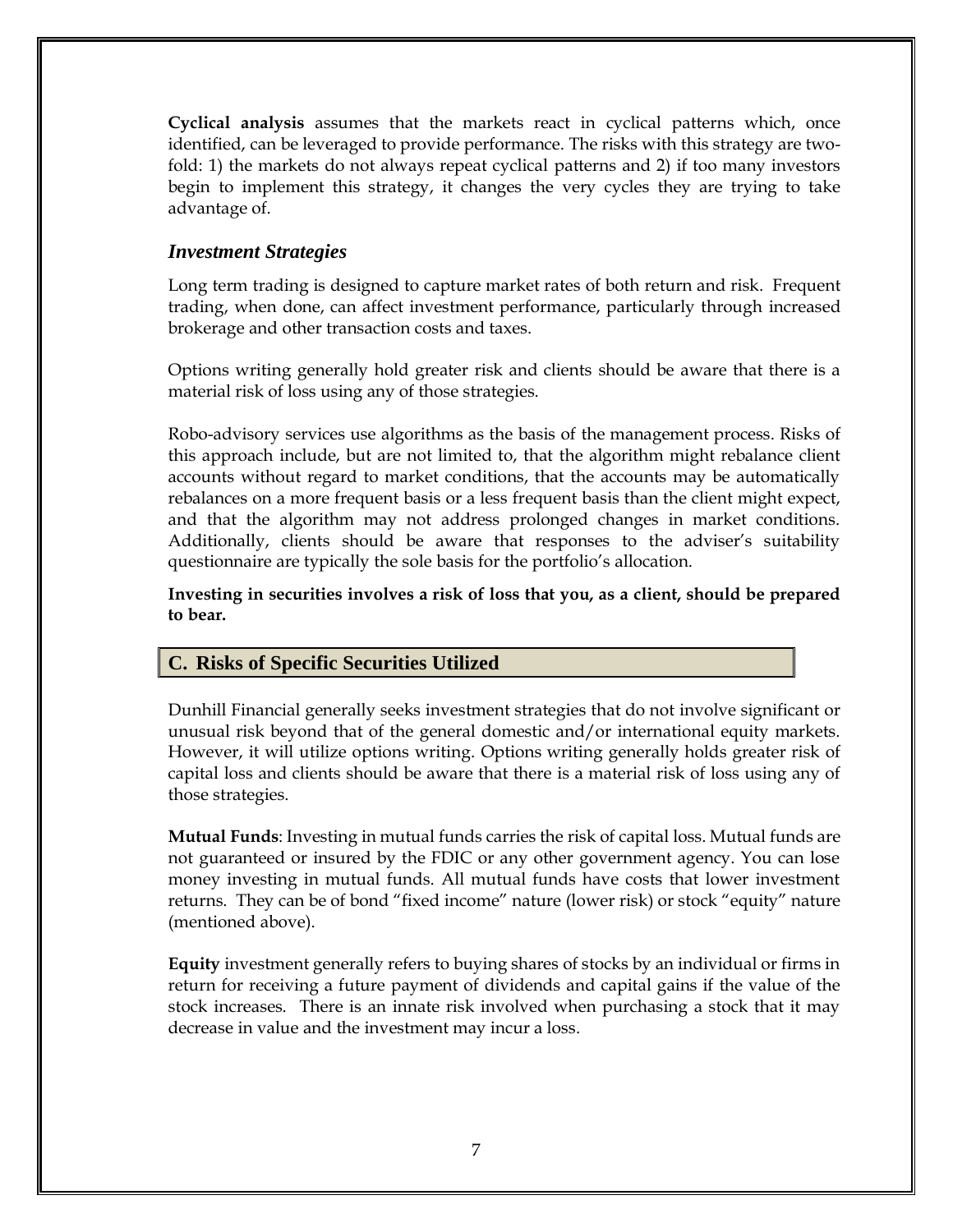**Treasury Inflation Protected/Inflation Linked Bonds:** The Risk of default on these bonds is dependent upon the U.S. Treasury defaulting (extremely unlikely); however, they carry a potential risk of losing share price value, albeit rather minimal.

**Fixed Income** is an investment that guarantees fixed periodic payments in the future that may involve economic risks such as inflationary risk, interest rate risk, default risk, repayment of principal risk, etc.

**Debt securities** carry risks such as the possibility of default on the principal, fluctuation in interest rates, and counterparties being unable to meet obligations.

**Stocks & Exchange Traded Funds (ETF)**: Investing in stocks & ETF's carries the risk of capital loss (sometimes up to a 100% loss in the case of a stock holding bankruptcy). Investments in these securities are not guaranteed or insured by the FDIC or any other government agency.

**REITs** have specific risks including valuation due to cash flows, dividends paid in stock rather than cash, and the payment of debt resulting in dilution of shares.

**Precious Metal ETFs** (Gold, Silver, Palladium Bullion backed "electronic shares" not physical metal):Investing in precious metal ETFs carries the risk of capital loss.

**Long term trading** is designed to capture market rates of both return and risk. Due to its nature, the long-term investment strategy can expose clients to various other types of risk that will typically surface at various intervals during the time the client owns the investments. These risks include but are not limited to inflation (purchasing power) risk, interest rate risk, economic risk, market risk, and political/regulatory risk.

**Options writing** involve a contract to purchase a security at a given price, not necessarily at market value, depending on the market.

<span id="page-12-0"></span>**Past performance is not a guarantee of future returns. Investing in securities involves a risk of loss that you, as a client, should be prepared to bear.**

## **Item 9: Disciplinary Information**

#### <span id="page-12-1"></span>**A. Criminal or Civil Actions**

There are no criminal or civil actions to report.

#### <span id="page-12-2"></span>**B. Administrative Proceedings**

There are no administrative proceedings to report.

#### <span id="page-12-3"></span>**C. Self-regulatory Organization (SRO) Proceedings**

There are no self-regulatory organization proceedings to report.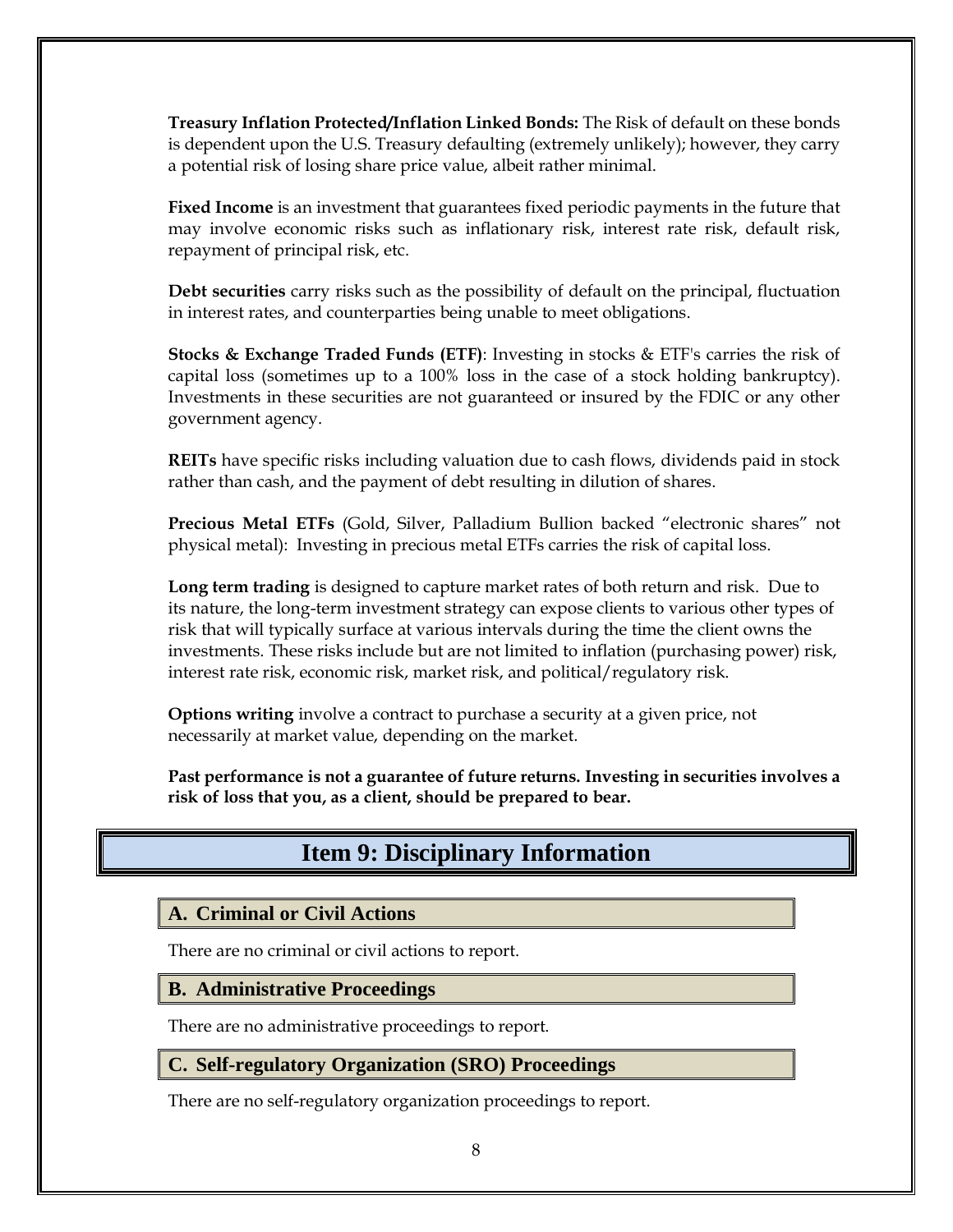### <span id="page-13-0"></span>**Item 10: Other Financial Industry Activities and Affiliations**

#### <span id="page-13-1"></span>**A. Registration as a Broker/Dealer or Broker/Dealer Representative**

Neither Dunhill Financial nor its representatives are registered as or have pending applications to become a broker/dealer or as representatives of a broker/dealer.

#### <span id="page-13-2"></span>**B. Registration as a Futures Commission Merchant, Commodity Pool Operator, or a Commodity Trading Advisor**

Neither Dunhill Financial nor its representatives are registered as or have pending applications to become a Futures Commission Merchant, Commodity Pool Operator, or a Commodity Trading Advisor.

#### <span id="page-13-3"></span>**C. Registration Relationships Material to this Advisory Business and Possible Conflicts of Interests**

As the principal owner of Dunhill Financial, LLC, Brian Dunhill is also affiliated with Dunhill Financial Ltd, Foreign Registered Investment Adviser, 30 Churchill Place 5<sup>th</sup> Floor, E14 5RE United Kingdom. From time to time, he will offer clients advice or products from those activities. Clients should be aware that these services pay a commission and involve a conflict of interest, as commissionable products conflict with the fiduciary duties of a registered investment adviser. Dunhill Financial, LLC always acts in the best interest of the client and clients are in no way required to utilize the services of any representative of Dunhill Financial, LLC in such individual's outside capacity.

Brian Dunhill is a member of the advisory committee of American Citizens Abroad Inc., a non-profit membership organization. Brian Dunhill is also a board member of the American Club of Brussels and the Sharkey Foundation. There is no conflict of interest or pay.

Brian Dunhill is an Appointed Representative of Blacktower Financial Management (Int) Ltd (BFMI) and Blacktower Financial Management Cyprus Limited (BFMCL). BFMI is based in Gibraltar and regulated with the GFSC for insurance and investment services, including pension advice in the UK. BFMCL is based in Cyprus and regulated with the CySEC for insurance and investment services. The BFMI & BFMCL network specifically authorizes Brian Dunhill to offer investment advice and insurance-based advice in the EEA (excluding the UK). They are a provider of third-party services, including:

- Back office services
- Authorization
- Broker relations
- Client services
- Information where requested on regulated life assurance, pensions and investments from a range of different companies.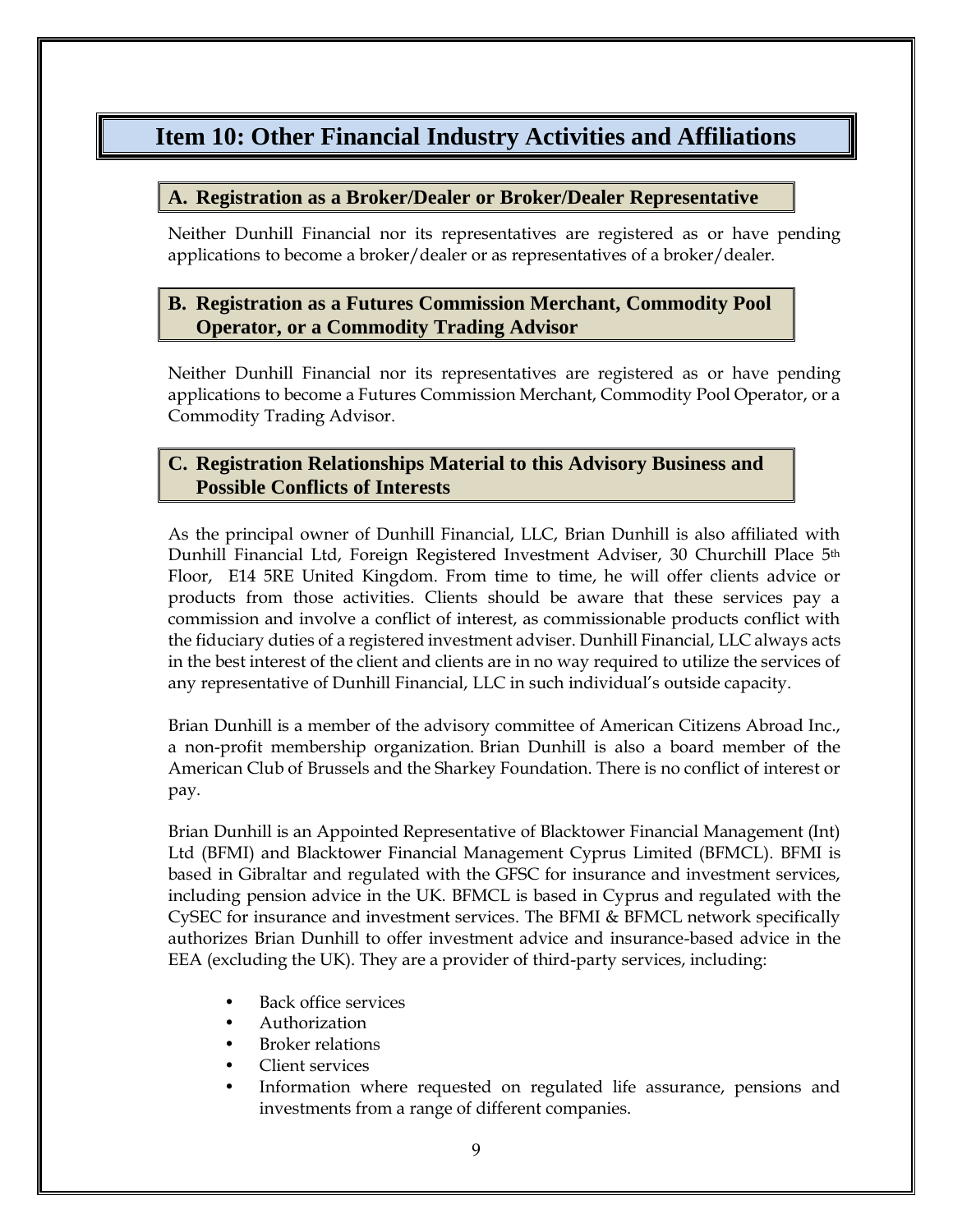There is no conflict of interest and no pay. Dunhill Financial, LLC always acts in the best interest of the client and clients always have the right to decide whether or not to utilize the services of any representative of Dunhill Financial, LLC in such individual's outside capacities.

Brian Dunhill is the Secretary of Adrian Leeds Group, Inc. His responsibilities include signing off on resolutions and ensuring implication of those resolutions.

Dunhill Financial has contracts with both TTT Moneycorp LTD and Smart Currency Exchange LTD, and unaffiliated third-party accountants. In using third parties, there is a conflict of interest in that Dunhill Financial would have an incentive to direct clients to these firms that provide Dunhill Financial with commissions. Moreover, Dunhill Financial will always act in the best interests of the client, including when determining which third-party to recommend to clients.

#### <span id="page-14-0"></span>**D. Selection of Other Advisers or Managers and How This Adviser is Compensated for Those Selections**

Dunhill Financial does not utilize nor select third party investment advisers.

### <span id="page-14-1"></span>**Item 11: Code of Ethics, Participation or Interest in Client Transactions and Personal Trading**

#### <span id="page-14-2"></span>**A. Code of Ethics**

Dunhill Financial has a written Code of Ethics that covers the following areas: Prohibited Purchases and Sales, Insider Trading, Personal Securities Transactions, Exempted Transactions, Prohibited Activities, Conflicts of Interest, Gifts and Entertainment, Confidentiality, Service on a Board of Directors, Compliance Procedures, Compliance with Laws and Regulations, Procedures and Reporting, Certification of Compliance, Reporting Violations, Compliance Officer Duties, Training and Education, Recordkeeping, Annual Review, and Sanctions. Dunhill Financial's Code of Ethics is available free upon request to any client or prospective client.

#### <span id="page-14-3"></span>**B. Recommendations Involving Material Financial Interests**

Dunhill Financial does not recommend that clients buy or sell any security in which a related person to Dunhill Financial or Dunhill Financial has a material financial interest.

#### <span id="page-14-4"></span>**C. Investing Personal Money in the Same Securities as Clients**

From time to time, representatives of Dunhill Financial may buy or sell securities for themselves that they also recommend to clients. This may provide an opportunity for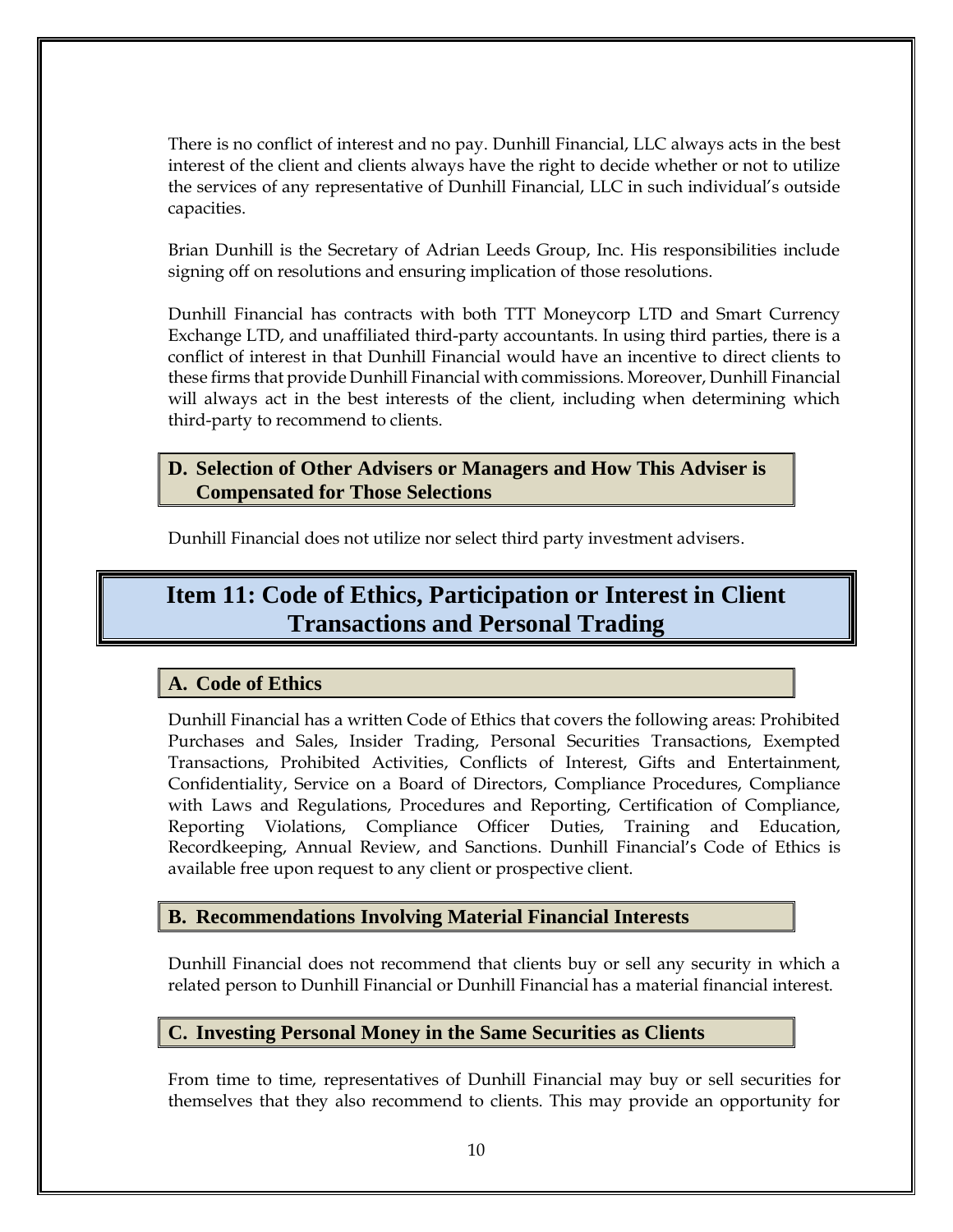representatives of Dunhill Financial to buy or sell the same securities before or after recommending the same securities to clients resulting in representatives profiting off the recommendations they provide to clients. Such transactions may create a conflict of interest. Dunhill Financial will always document any transactions that could be construed as conflicts of interest and will always transact client business before their own when similar securities are being bought or sold.

#### <span id="page-15-0"></span>**D. Trading Securities At/Around the Same Time as Clients' Securities**

From time to time, representatives of Dunhill Financial may buy or sell securities for themselves at or around the same time as clients. This may provide an opportunity for representatives of Dunhill Financial to buy or sell securities before or after recommending securities to clients resulting in representatives profiting off the recommendations they provide to clients. Such transactions may create a conflict of interest. Dunhill Financial will always transact client's transactions before its own when similar securities are being bought or sold.

### **Item 12: Brokerage Practices**

#### <span id="page-15-2"></span><span id="page-15-1"></span>**A. Factors Used to Select Custodians and/or Broker/Dealers**

The custodian will be chosen based on their relatively low transaction fees and access to mutual funds and ETFs. Dunhill Financial will never charge a premium or commission on transactions, beyond the actual cost imposed by the custodian.

Dunhill Financial recommends Interactive Brokers LLC, Trade-PMR Inc., Member FINRA SIPC, Platform One Ltd., Praemium Ltd., Utmost International, Nationwide, and American Funds Distributors, Inc.

#### <span id="page-15-3"></span>*1. Research and Other Soft-Dollar Benefits*

Dunhill Financial receives no research, product, or services other than execution from a broker-dealer or third-party in connection with client securities transactions ("soft dollar benefits").

#### <span id="page-15-4"></span>*2. Brokerage for Client Referrals*

Dunhill Financial receives no referrals from a broker-dealer or third party in exchange for using that broker-dealer or third party.

#### <span id="page-15-5"></span>*3. Clients Directing Which Broker/Dealer/Custodian to Use*

Dunhill Financial allows clients to direct brokerage: however, Dunhill Financial may recommend custodians. Dunhill Financial may be unable to achieve most favorable execution of client transactions if clients choose to direct brokerage. This may cost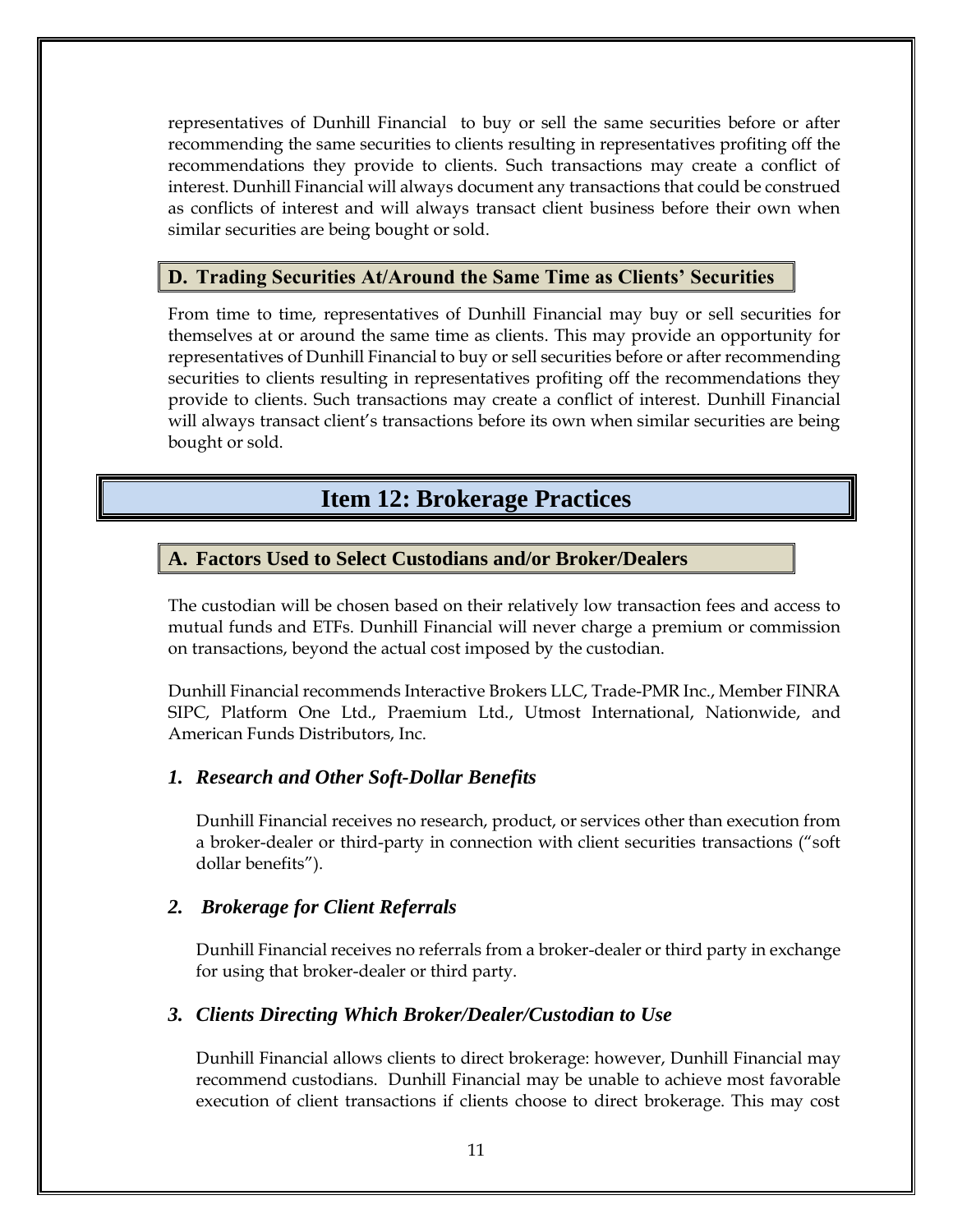clients money because without the ability to direct brokerage Dunhill Financial may not be able to aggregate orders to reduce transactions costs resulting in higher brokerage commissions and less favorable prices. Not all investment advisers allow their clients to direct brokerage.

#### <span id="page-16-0"></span>**B. Aggregating (Block) Trading for Multiple Client Accounts**

Dunhill Financial maintains the ability to block trade purchases across accounts. Block trading may benefit a large group of clients by providing Dunhill Financial the ability to purchase larger blocks resulting in smaller transaction costs to the client. Declining to block trade can cause more expensive trades for clients.

### **Item 13: Reviews of Accounts**

#### <span id="page-16-2"></span><span id="page-16-1"></span>**A. Frequency and Nature of Periodic Reviews and Who Makes Those Reviews**

Client accounts are reviewed at least quarterly only by Brian Dunhill, Managing Director and Isa Kettmann, Compliance Officer. Brian Dunhill is the chief advisor and is instructed to review clients' accounts with regards to their investment policies and risk tolerance levels. All accounts at Dunhill Financial are assigned to this reviewer.

All financial planning accounts are reviewed upon financial plan creation and plan delivery by Brian Dunhill, Managing Director. There is only one level of review and that is the total review conducted to create the financial plan.

Robo-advisory portfolio management accounts are not reviewed by Dunhill Financial, save for automated allocation revisions. Clients are encouraged to update their account with any change in their objectives, risk tolerance, or other pertinent information, as that information factors into the portfolio's composition.

#### <span id="page-16-3"></span>**B. Factors That Will Trigger a Non-Periodic Review of Client Accounts**

Reviews may be triggered by material market, economic or political events, or by changes in client's financial situations (such as retirement, termination of employment, physical move, or inheritance).

Robo-advisory portfolio management accounts do not undergo non-periodic review by Dunhill Financial, although allocations may change based on material market, economic, or political events and/or changes to the client's profile in accordance with Dunhill Financial's automated portfolio management.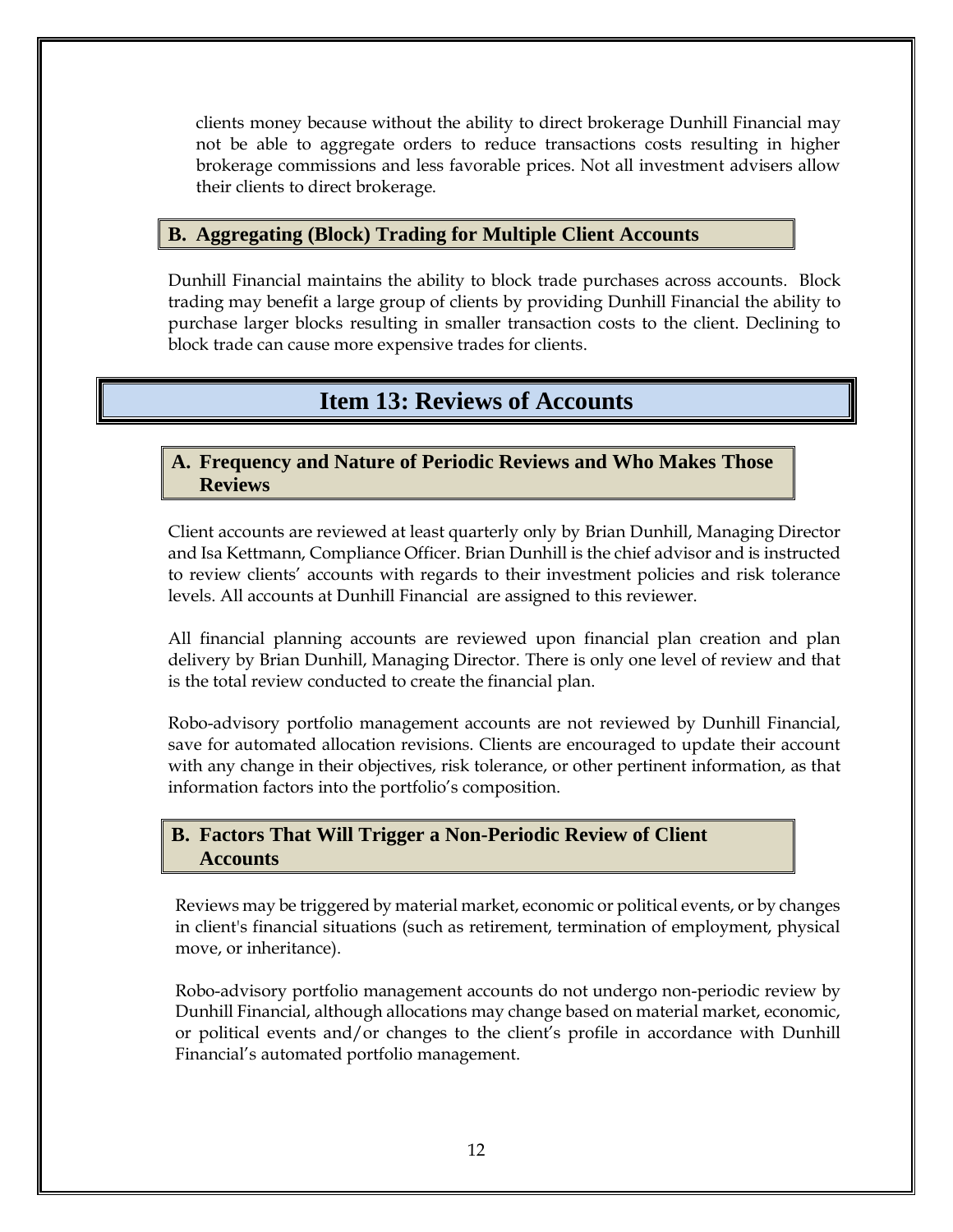#### <span id="page-17-0"></span>**C. Content and Frequency of Regular Reports Provided to Clients**

Each client will receive at least annually from the custodian, a written report that details the client's account including assets held and asset value which will come from the custodian.

Robo-advisory portfolio management clients will receive at least quarterly a written report that details the client's account including assets held and asset value, which report will come from the custodian.

### <span id="page-17-1"></span>**Item 14: Client Referrals and Other Compensation**

#### <span id="page-17-2"></span>**A. Economic Benefits Provided by Third Parties for Advice Rendered to Clients (Includes Sales Awards or Other Prizes)**

Dunhill Financial does not receive any economic benefit, directly or indirectly from any third party for advice rendered to Dunhill Financial clients.

#### <span id="page-17-3"></span>**B. Compensation to Non – Advisory Personnel for Client Referrals**

Dunhill Financial may, via written arrangement, retain third parties to act as solicitors for Dunhill Financial's investment management services. All compensation with respect to the foregoing will be fully disclosed to each client to the extent required by applicable law. Dunhill Financial will ensure each solicitor is properly registered in all appropriate jurisdictions.

### **Item 15: Custody**

<span id="page-17-4"></span>Dunhill Financial, with client written authority, has limited custody of client's assets through direct fee deduction of Dunhill Financial's fees only. If the client chooses to be billed directly by the Custodian, Dunhill Financial would have constructive custody over that account and must have written authorization from the client to do so. Clients will receive all account statements and billing invoices that are required in each jurisdiction, and they should carefully review those statements for accuracy.

### **Item 16: Investment Discretion**

<span id="page-17-5"></span>For those client accounts where Dunhill Financial provides ongoing supervision, the client has given Dunhill Financial written discretionary authority over the client's accounts with respect to securities to be bought or sold and the amount of securities to be bought or sold. Details of this relationship are fully disclosed to the client before any advisory relationship has commenced. The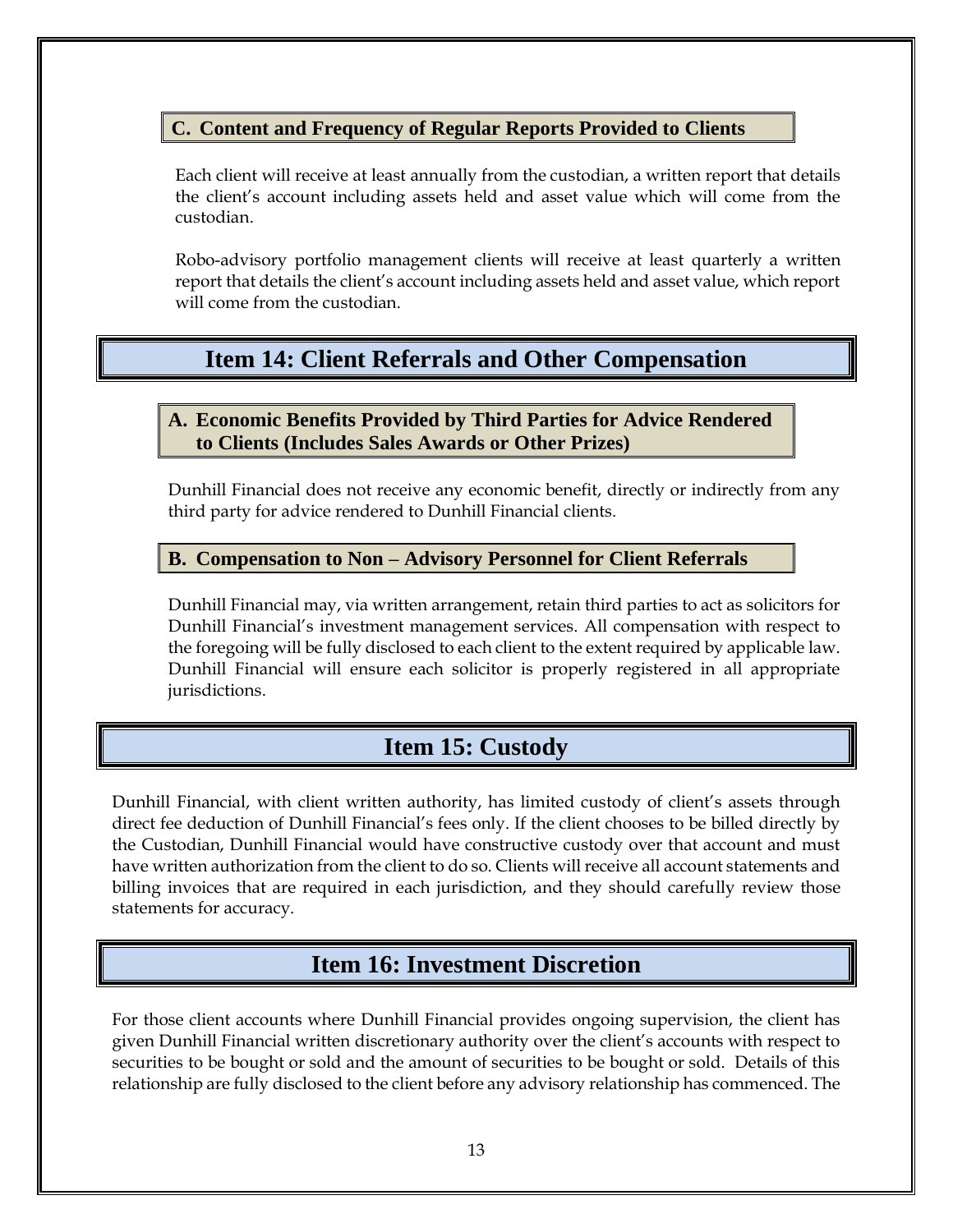<span id="page-18-0"></span>client provides Dunhill Financial discretionary authority via a limited power of attorney in the Investment Advisory Contract and in the contract between the client and the custodian.

### **Item 17: Voting Client Securities (Proxy Voting)**

<span id="page-18-1"></span>Dunhill Financial will not ask for, nor accept voting authority for client securities. Clients will receive proxies directly from the issuer of the security or the custodian. Clients should direct all proxy questions to the issuer of the security.

# **Item 18: Financial Information**

#### <span id="page-18-2"></span>**A. Balance Sheet**

Dunhill Financial does not require nor solicit prepayment of more than \$1,200 in fees per client, six months or more in advance and therefore does not need to include a balance sheet with this brochure. Dunhill Financial does not have any debt and ensures sufficient cash flow to cover payroll expenses for minimum one year.

#### <span id="page-18-3"></span>**B. Financial Conditions Reasonably Likely to Impair Ability to Meet Contractual Commitments to Clients**

Neither Dunhill Financial nor its management have any financial conditions that are likely to reasonably impair our ability to meet contractual commitments to clients.

#### <span id="page-18-4"></span>**C. Bankruptcy Petitions in Previous Ten Years**

Dunhill Financial has not been the subject of a bankruptcy petition.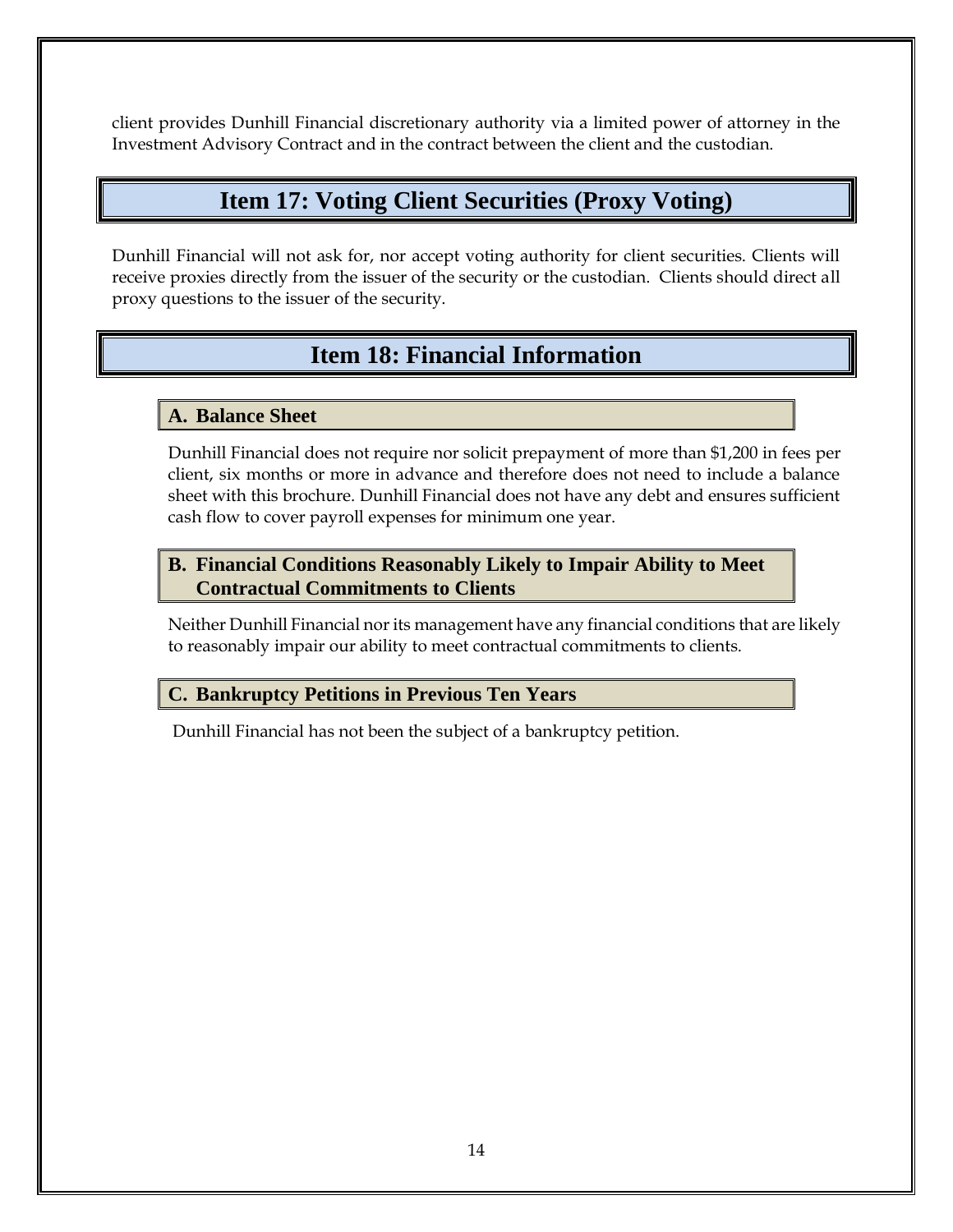# Dunhill Financial

30 Churchill Place, 5th Floor +44 7514 993 556 E14 5RE, London, United Kingdom info@dunhillfinancial.com

#### **PRIVACY POLICY**

Investment Advisors are required by law to inform their clients of their policies regarding privacy of client information. We are bound by professional standards of confidentiality that are even more stringent than those required by law. Federal law gives customers the right to limit some but not all usage of personal information. It also requires us to tell you how we collect, use, and protect your personal information.

#### **TYPES OF NONPUBLIC PERSONAL INFORMATION (NPI) WE COLLECT**

We collect nonpublic personal information about you that is either provided to us by you or obtained by us with your authorization. This can include but is not limited to your Social Security Number, Date of Birth, Banking Information and Financial Account Numbers and/or Balances, Sources of Income, or other Information. When you are no longer our customer, we may continue to use your information only as described in this notice.

#### **PARTIES TO WHOM WE DISCLOSE INFORMATION**

All Investment Advisors may need to use personal information to run their everyday business. In the section below, we list the typical reasons that we may use your personal information for:

- For everyday business purposes such as to process your transactions, maintain your account(s), or respond to court orders and legal investigations, or report to credit bureaus;
- For our marketing to offer our products and services to you;
- For joint marketing with other financial companies; or
- $\triangleright$  For affiliates' everyday business purposes information about client transactions and experience.

If you are a new customer or new prospective customer, we may begin processing your information on the day that we start engaging in conversation about financial planning. When you are no longer our customer, we may continue to use your information as described in this notice. However, you can contact us at any time to limit the processing of your information.

#### **PROTECTING THE CONFIDENTIALITY OF CURRENT AND FORMER CLIENTS' INFORMATION**

To protect your personal information from unauthorized access and use, we use security measures that comply with federal law, including computer safeguards and secured files and offices.

#### **US FEDERAL LAW & EUROPE'S GDPR GIVES YOU THE RIGHT TO ACCESS, TO BE FORGOTTEN & TO RESTRICT PROCESSING**

US Federal law & GDPR allows you the right to access and limit the processing of your personal information. According to SEC and FCA regulations, we have to retain any personal information indefinitely that is or was covered by a client agreement. You can, however, request the restriction of your data processing.

*Please call if you have any questions. Your privacy, our professional ethics, and the ability to provide you with quality financial services are very important to us.*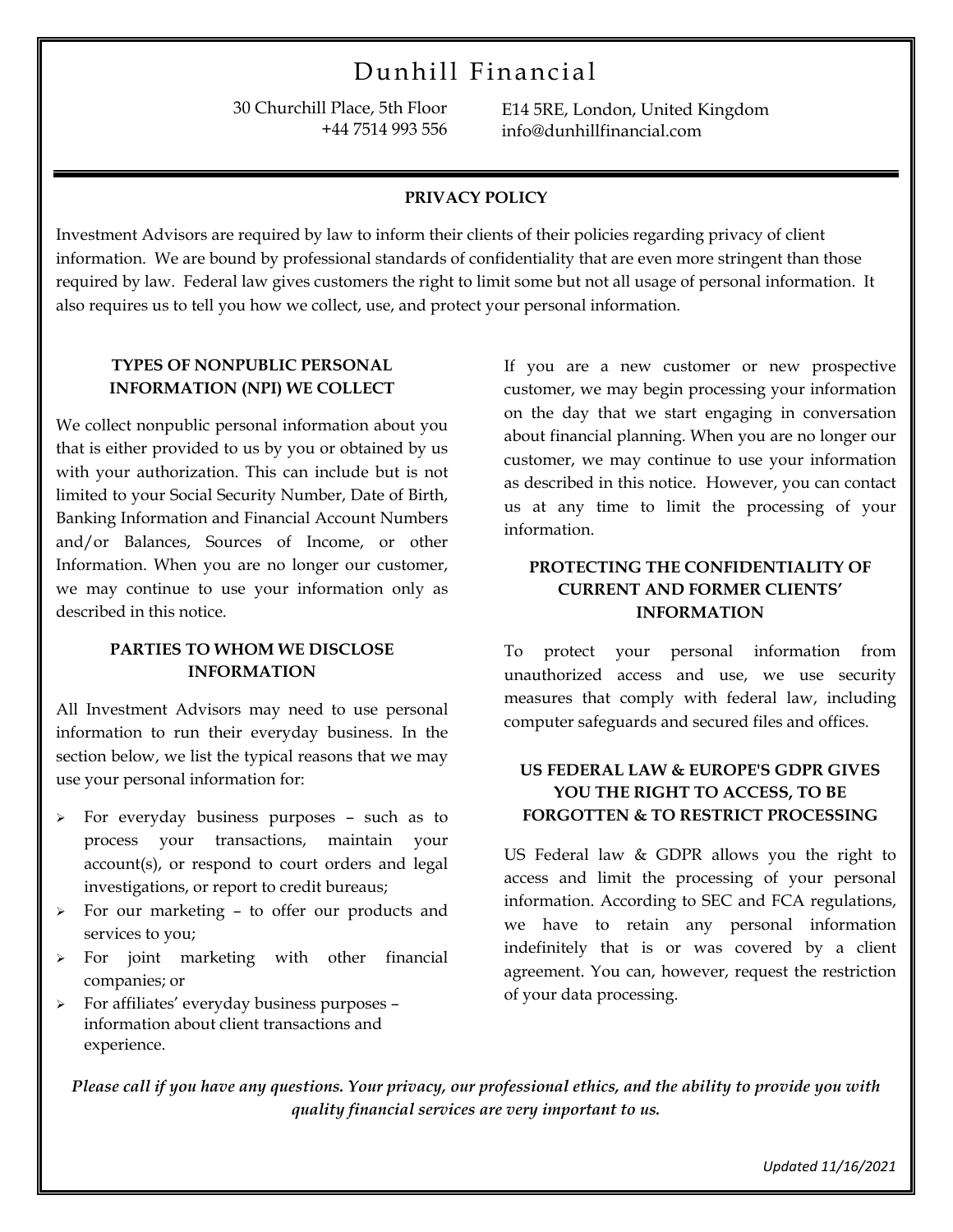*This brochure supplement provides information about Brian Dunhill that supplements the Dunhill Financial, LLC brochure. You should have received a copy of that brochure. Please contact Brian Dunhill, partner and advisor, if you did not receive Dunhill Financial, LLC's brochure or if you have any questions about the contents of this supplement.*

*Additional information about Brian Dunhill is also available on the SEC's website at [www.adviserinfo.sec.gov.](http://www.adviserinfo.sec.gov/)*

# **Dunhill Financial, LLC**

# Form ADV Part 2B – Individual Disclosure Brochure

*for*

# **Brian Robin Dunhill**

Personal CRD Number: 4686593 Investment Adviser Representative

> 30 Churchill Place, 5th Floor London, United Kingdom E14 5RE Tel. +44 7514 993556 [brian@dunhillfinancial.com](mailto:brian@dunhillfinancial.com)

> > UPDATED: 03/09/2022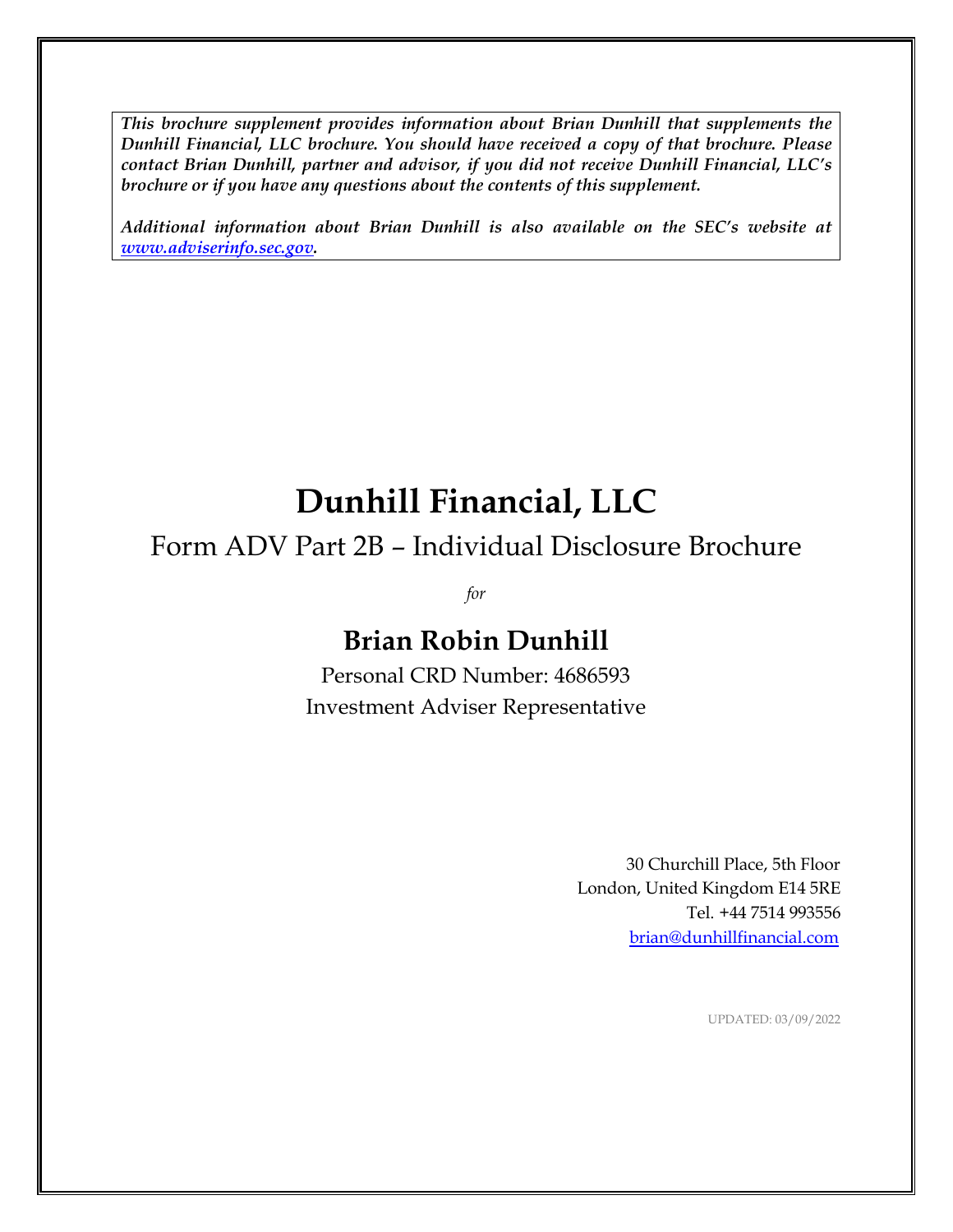## **Item 2: Educational Background and Business Experience**

**Name: Brian Robin Dunhill Born: 1982** 

| <b>Education:</b>           |                                                                                                         |  |  |  |  |  |  |
|-----------------------------|---------------------------------------------------------------------------------------------------------|--|--|--|--|--|--|
|                             | BSBA Finance & International Business, Central Florida - 2003<br>MBA University of San Francisco - 2011 |  |  |  |  |  |  |
| <b>Business Background:</b> |                                                                                                         |  |  |  |  |  |  |
| $11/2011$ -Present          | <b>Managing Director</b><br>Dunhill Financial, LLC                                                      |  |  |  |  |  |  |
| $05/2012 - 08/2012$         | <b>Financial Representative</b><br><b>IFS</b> Securities                                                |  |  |  |  |  |  |
| $04/2009 - 06/2010$         | Manager<br>Raymond James & Associates                                                                   |  |  |  |  |  |  |
| $05/2005 - 04/2009$         | Various<br><b>UBS Wealth Management</b>                                                                 |  |  |  |  |  |  |
| $03/2005 - 05/2005$         | <b>Investment Analyst</b><br>Lehman Brothers                                                            |  |  |  |  |  |  |
| $11/2004 - 03/2005$         | <b>Financial Advisor</b><br>AIG                                                                         |  |  |  |  |  |  |
| $07/2003 - 10/2004$         | <b>Financial Consultant</b><br>AG Edwards                                                               |  |  |  |  |  |  |
|                             |                                                                                                         |  |  |  |  |  |  |

**Education Background and Professional Designations:**

## **Item 3: Disciplinary Information**

There are no legal or disciplinary events that are material to a client's or prospective client's evaluation of this advisory business.

### **Item 4: Other Business Activities**

Brian Dunhill is affiliated with Dunhill Financial, SPRL. Foreign Registered Investment Adviser, Avenue des Saisons 110, 1050 Brussels, Belgium. From time to time, he will offer clients advice or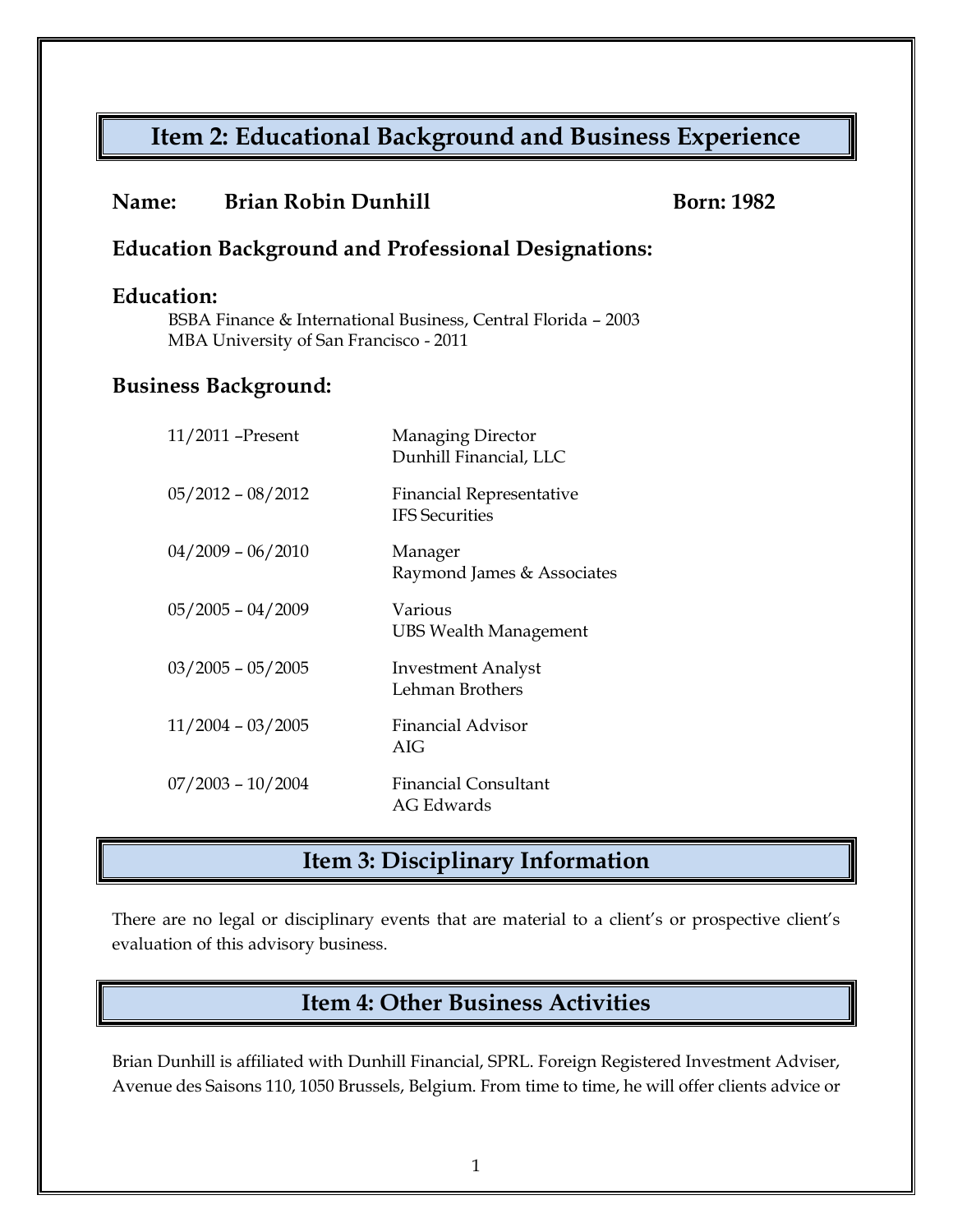products from those activities. Clients should be aware that these services pay a commission and involve a conflict of interest, as commissionable products conflict with the fiduciary duties of a registered investment adviser. Dunhill Financial, LLC always acts in the best interest of the client and clients are in no way required to utilize the services of any representative of Dunhill Financial, LLC in such individual's outside capacity.

Brian Dunhill is a member of the advisory committee of American Citizens Abroad Inc., a nonprofit membership organization. Brian Dunhill is also a board member of the American Club of Brussels and the Sharkey Foundation. There is no conflict of interest or pay.

Brian Dunhill is an Appointed Representative of Blacktower Financial Management (Int) Ltd (BFMI) and Blacktower Financial Management Cyprus Limited (BFMCL). BFMI is based in Gibraltar and regulated with the GFSC for insurance and investment services, including pension advice in the UK. BFMCL is based in Cyprus and regulated with the CySEC for insurance and investment services. The BFMI & BFMCL network specifically authorizes Brian Dunhill to offer investment advice and insurance-based advice in the EEA (excluding the UK). They are a provider of third-party services, including:

- Back office services
- Authorization
- Broker relations
- Client services
- Information where requested on regulated life assurance, pensions and investments from a range of different companies.

There is no conflict of interest and no pay. Dunhill Financial, LLC always acts in the best interest of the client and clients always have the right to decide whether or not to utilize the services of any representative of Dunhill Financial, LLC in such individual's outside capacities.

Brian Dunhill is the Secretary of Adrian Leeds Group, Inc. His responsibilities include signing off on resolutions and ensuring implication of those resolutions.

# **Item 5: Additional Compensation**

Other than salary, annual bonuses, or regular bonuses, Brian Robin Dunhill does not receive any economic benefit from any person, company, or organization, in exchange for providing clients advisory services through Dunhill Financial, LLC.

# **Item 6: Supervision**

Brian Robin Dunhill supervises all duties and activities of the firm. Brian Robin Dunhill's contact information is on the cover page of this disclosure document. Brian Dunhill adheres to all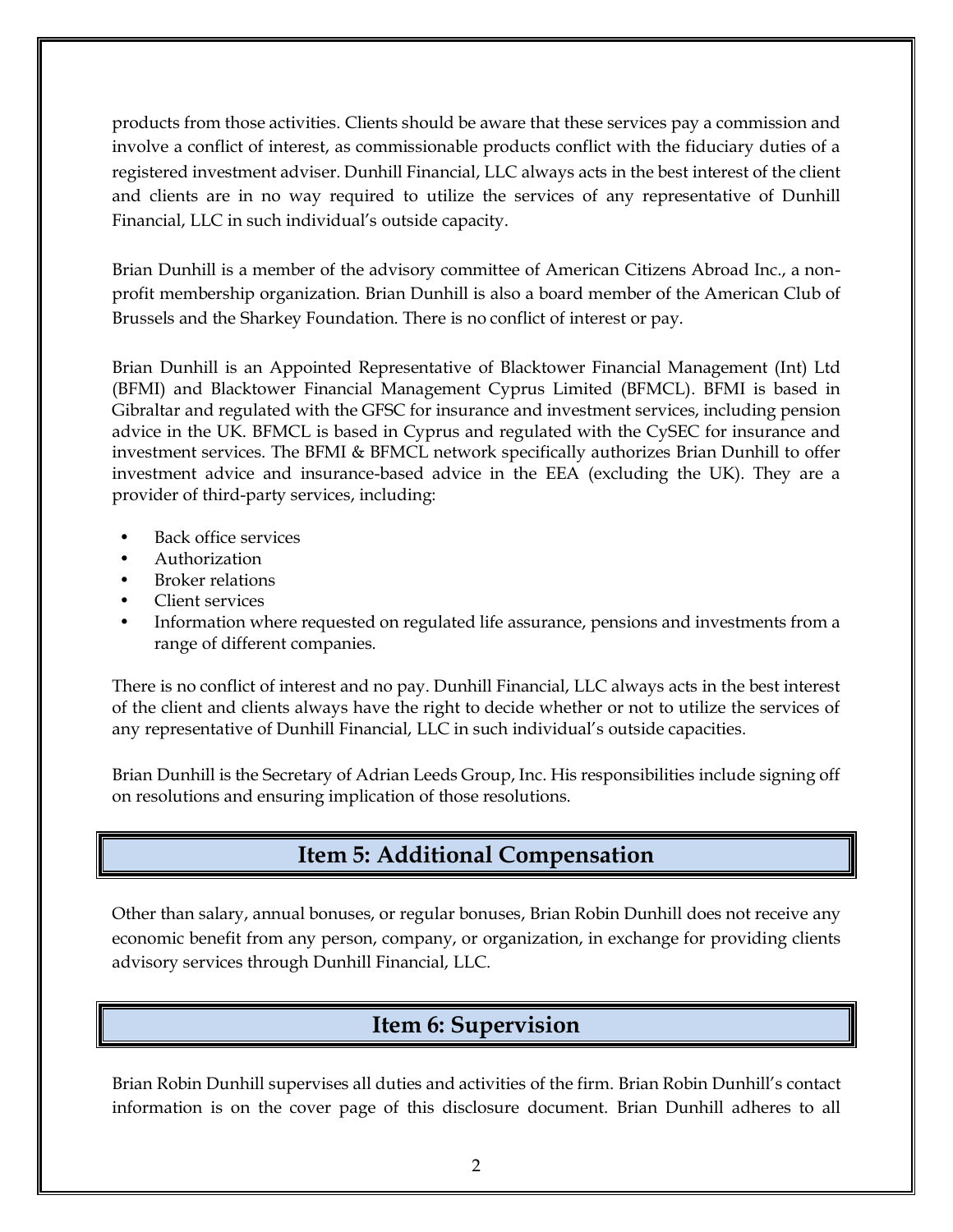required regulations regarding the activities of an Investment Adviser Representative and follows all policies and procedures outlined in the firm's policies and procedures manual, including the Code of Ethics, and appropriate securities regulatory requirements.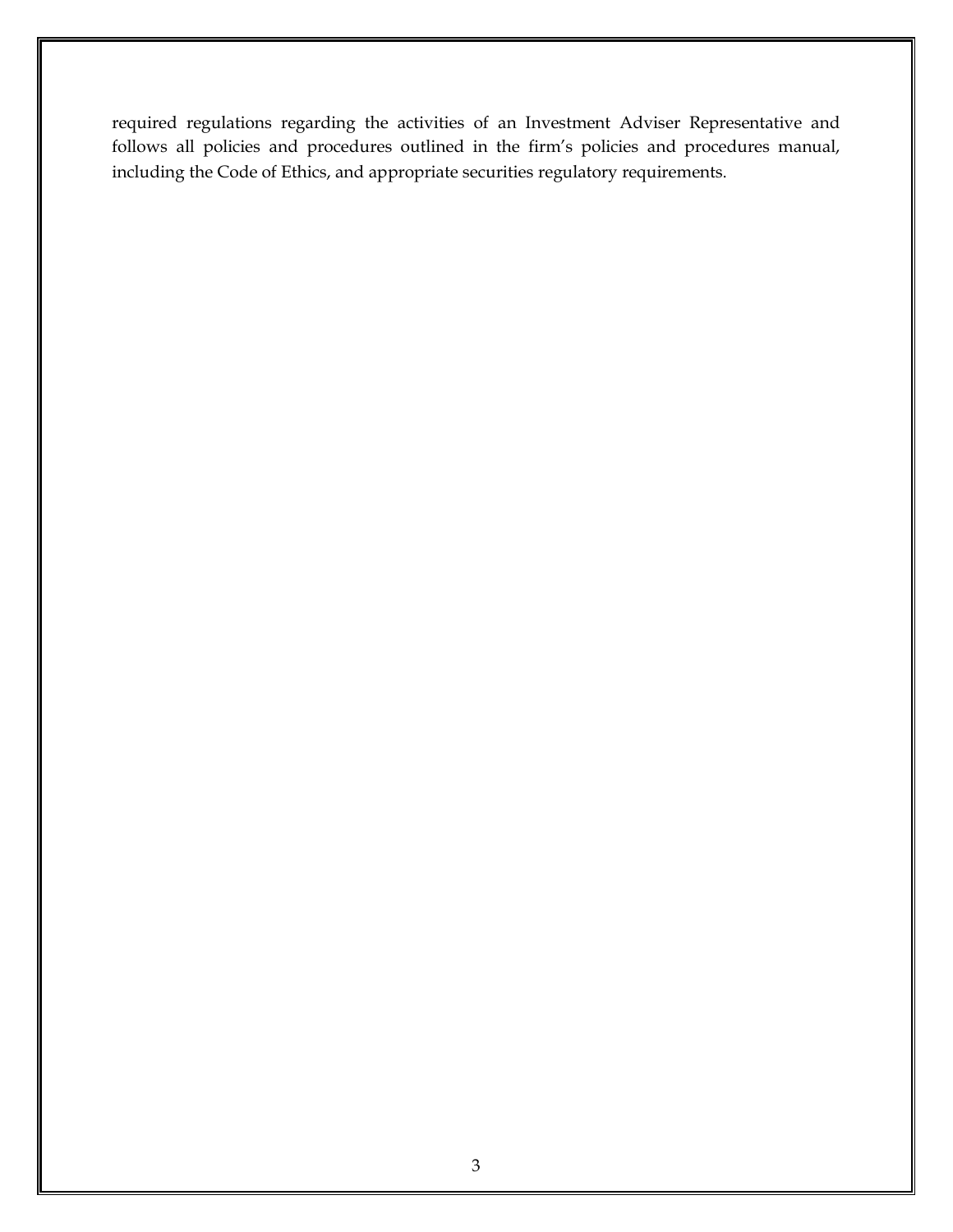*This brochure supplement provides information about Isa Kettmann that supplements the Dunhill Financial, LLC brochure. You should have received a copy of that brochure. Please contact Isa Kettmann if you did not receive Dunhill Financial, LLC's brochure or if you have any questions about the contents of this supplement.*

*Additional information about Isa Kettmann is also available on the SEC's website at www.adviserinfo.sec.gov.*

# **Dunhill Financial, LLC**

## Form ADV Part 2B – Individual Disclosure Brochure

*for*

## **Isa Kettmann**

Personal CRD Number: 6794926 Investment Adviser Representative

> Dunhill Financial, LLC 30 Churchill Place, 5th Floor London, United Kingdom E14 5RE +4915122030004 isa@dunhillfinancial.com

> > UPDATED: 06/09/2022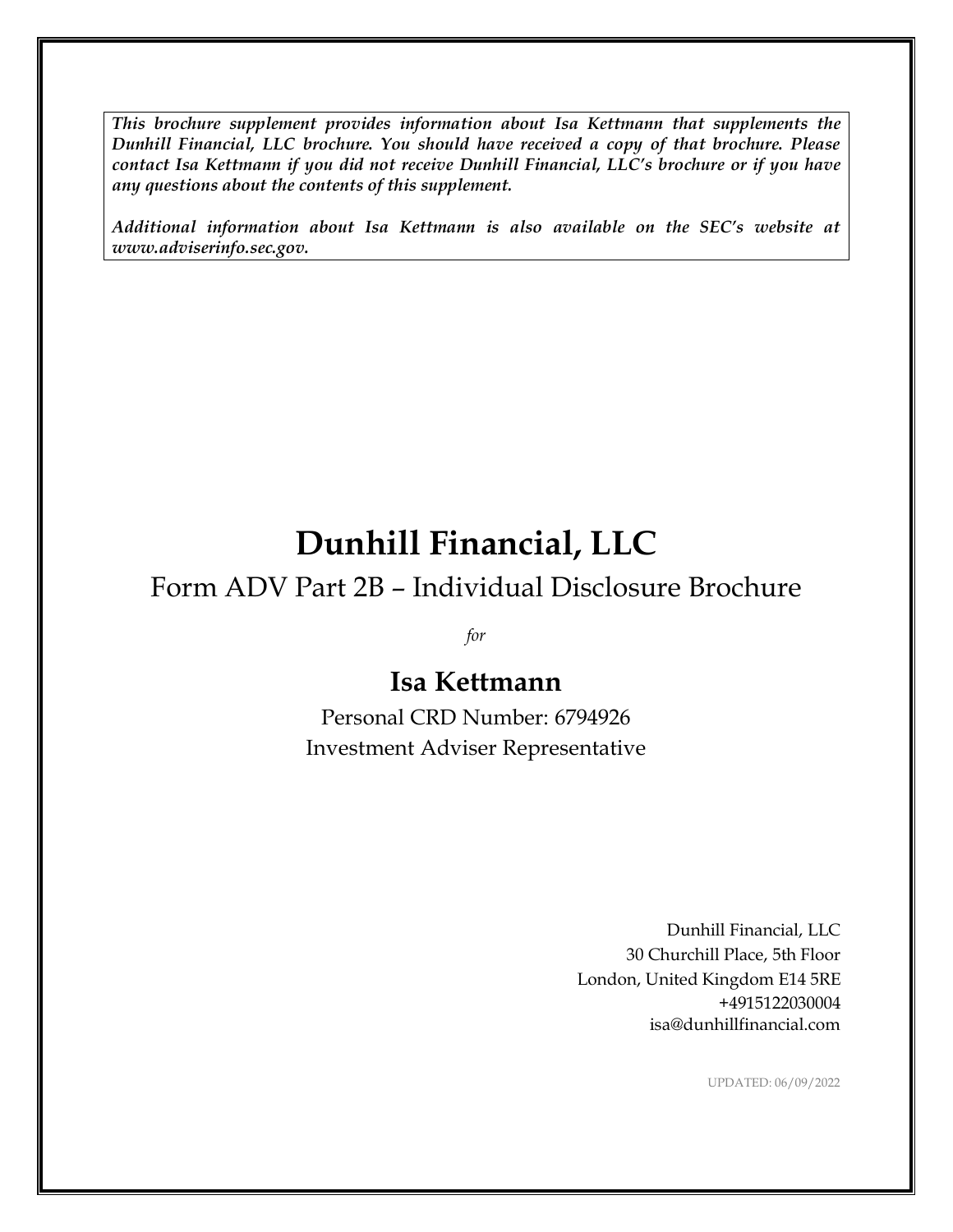# **Item 2: Educational Background and Business Experience**

| <b>Name:</b><br>Isa Kettmann | <b>Born: 1991</b>                                                  |  |  |  |  |
|------------------------------|--------------------------------------------------------------------|--|--|--|--|
|                              | <b>Educational Background and Professional Designations:</b>       |  |  |  |  |
| <b>Education:</b>            |                                                                    |  |  |  |  |
|                              | Master of Science Psychology, Vrije Universiteit Brussel - 2016    |  |  |  |  |
| <b>Business Background:</b>  |                                                                    |  |  |  |  |
| 12/2019 - Present            | <b>Investment Adviser Representative</b><br>Dunhill Financial, LLC |  |  |  |  |
| 08/2017 - Present            | Compliance Officer<br>Dunhill Financial, LLC                       |  |  |  |  |
| 12/2014 - 07/2017            | <b>Office Manager</b><br>Dunhill Financial, LLC                    |  |  |  |  |
| 09/2014 - 09/2016            | Student<br>Vrije Universiteit Brussel - MSc in Psychology          |  |  |  |  |
| 09/2011 - 07/2014            | Student<br>Vrije Universiteit Brussel - BSc in Psychology          |  |  |  |  |

# **Item 3: Disciplinary Information**

There are no legal or disciplinary events that are material to a client's or prospective client's evaluation of this advisory business.

**Item 4: Other Business Activities**

Isa Kettmann is not engaged in any investment-related business or occupation (other than this advisory firm).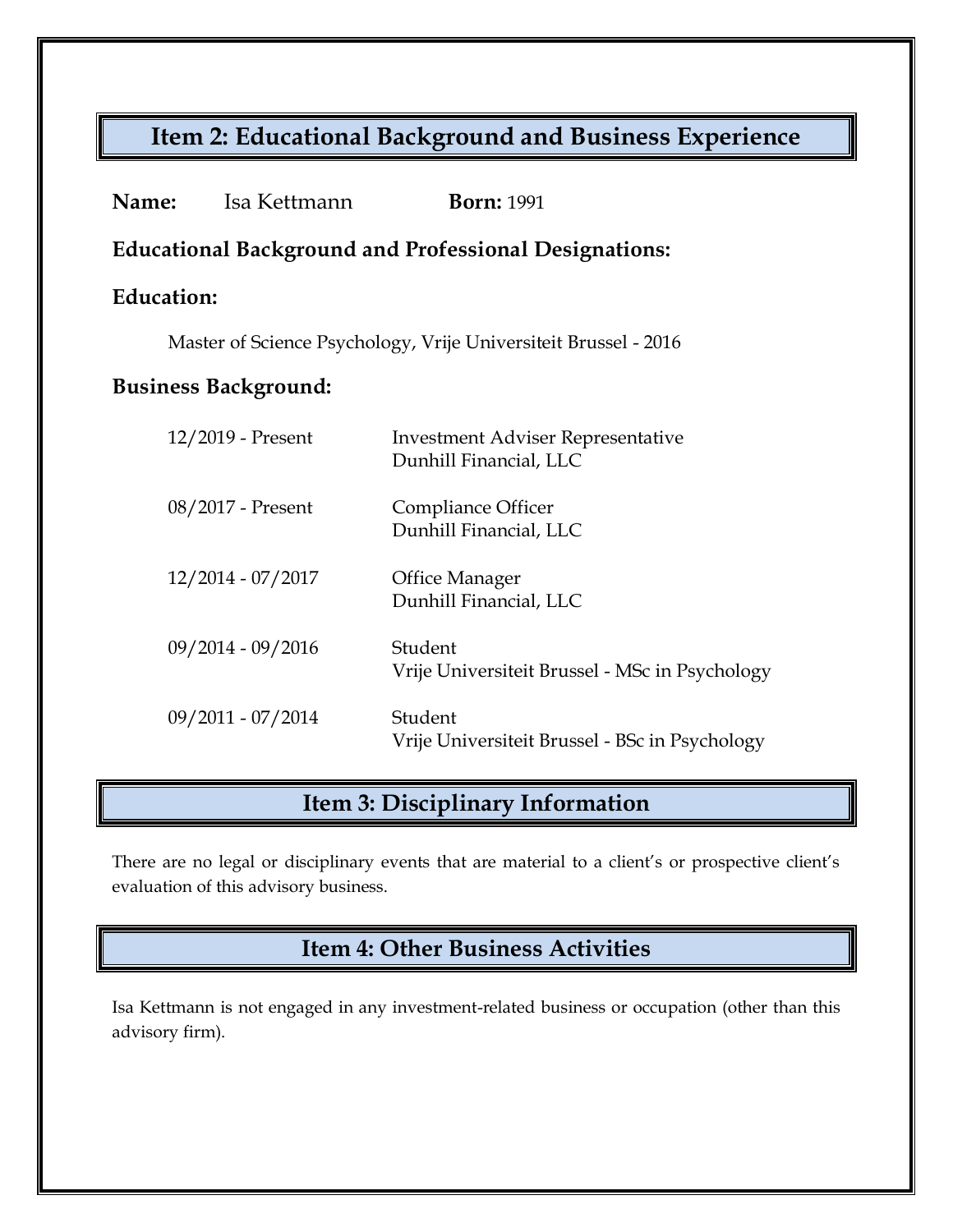### **Item 5: Additional Compensation**

Isa Kettmann does not receive any economic benefit from any person, company, or organization, other than Dunhill Financial, LLC in exchange for providing clients advisory services through Dunhill Financial, LLC.

### **Item 6: Supervision**

As the Chief Compliance Officer of Dunhill Financial, LLC, Isa Kettmann supervises all activities of the firm. Isa Kettmann's contact information is on the cover page of this disclosure document. Isa Kettmann adheres to applicable regulatory requirements, together with all policies and procedures outlined in the firm's code of ethics and compliance manual.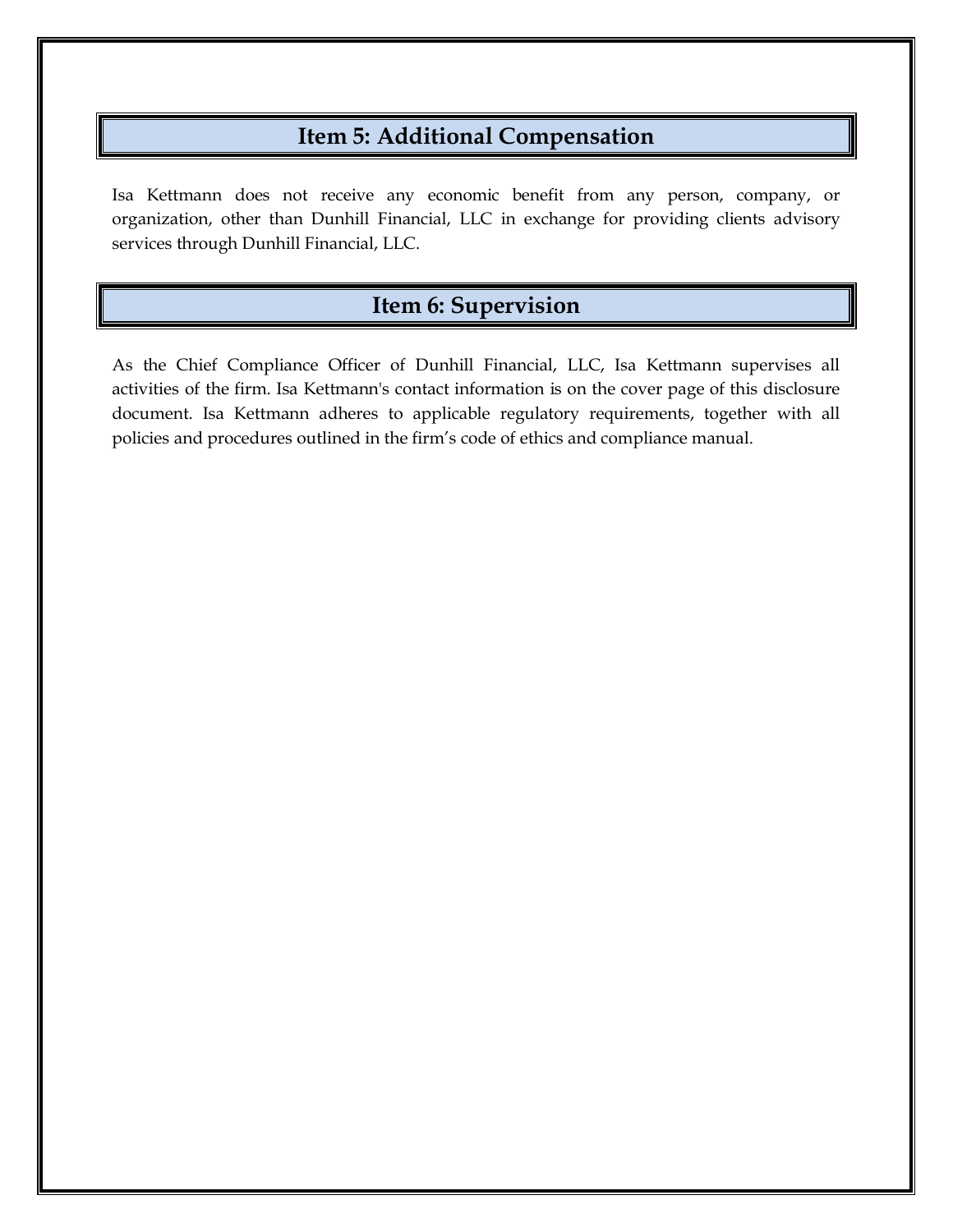*This brochure supplement provides information about Kamaljit Singh Somal that supplements the Dunhill Financial, LLC brochure. You should have received a copy of that brochure. Please contact Kamaljit Singh Somal if you did not receive Dunhill Financial, LLC's brochure or if you have any questions about the contents of this supplement.*

*Additional information about Kamaljit Singh Somal is also available on the SEC's website at www.adviserinfo.sec.gov.*

# **Dunhill Financial, LLC**

# Form ADV Part 2B – Individual Disclosure Brochure

*for*

# **Kamaljit Singh Somal**

Personal CRD Number: 7263838 Investment Adviser Representative

> Dunhill Financial, LLC 30 Churchill Place, 5th Floor London, United Kingdom E14 5RE (561) 570-5640 kamaljit@dunhillfinancial.com

> > UPDATED: 09/13/2021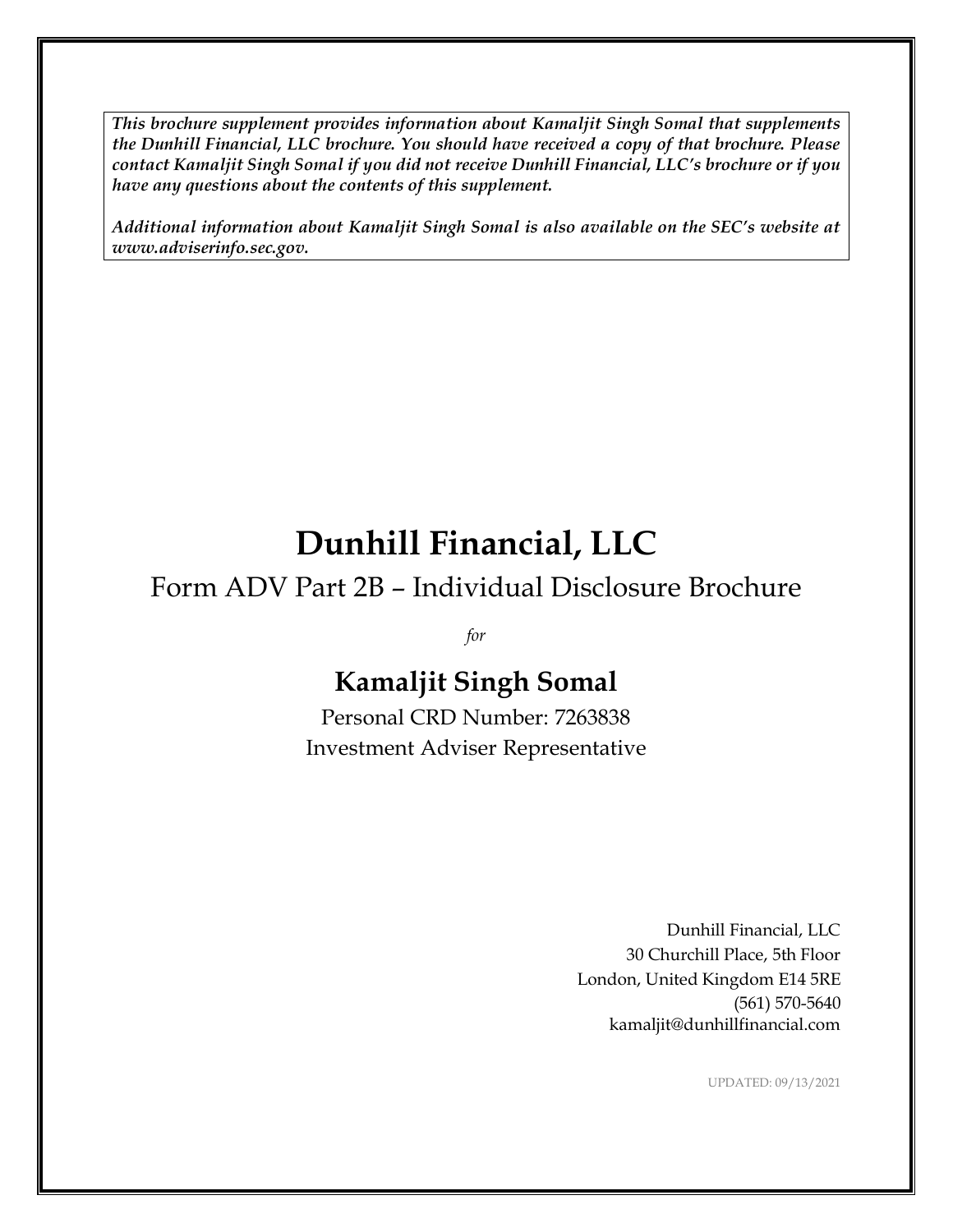# **Item 2: Educational Background and Business Experience**

| Name:                       | Kamaljit Singh Somal                                         |                                                    | <b>Born: 1997</b>                                                                      |  |  |
|-----------------------------|--------------------------------------------------------------|----------------------------------------------------|----------------------------------------------------------------------------------------|--|--|
|                             | <b>Educational Background and Professional Designations:</b> |                                                    |                                                                                        |  |  |
| <b>Education:</b>           |                                                              |                                                    |                                                                                        |  |  |
|                             | Computer Science Computer Science, KCL - 2019                |                                                    |                                                                                        |  |  |
| <b>Business Background:</b> |                                                              |                                                    |                                                                                        |  |  |
|                             | 06/2020 - Present                                            | Dunhill Financial, LLC                             | <b>Investment Adviser Representative</b>                                               |  |  |
|                             | 12/2017 - Present                                            | <b>Cyberops Comms Operative</b><br>Royal Air Force |                                                                                        |  |  |
|                             | $11/2017 - 02/2018$                                          | Elysium Brokers                                    | Intern Assistant Financial Analyst                                                     |  |  |
|                             | $05/2017 - 11/2017$                                          |                                                    | Trader FX/Commodities/Indices & Cryptocurrencies<br><b>AudaCity Capital Management</b> |  |  |
|                             | $08/2016 - 02/2017$                                          | Traveling                                          |                                                                                        |  |  |

# **Item 3: Disciplinary Information**

There are no legal or disciplinary events that are material to a client's or prospective client's evaluation of this advisory business.

## **Item 4: Other Business Activities**

Kamaljit Singh Somal is not engaged in any investment-related business or occupation (other than this advisory firm).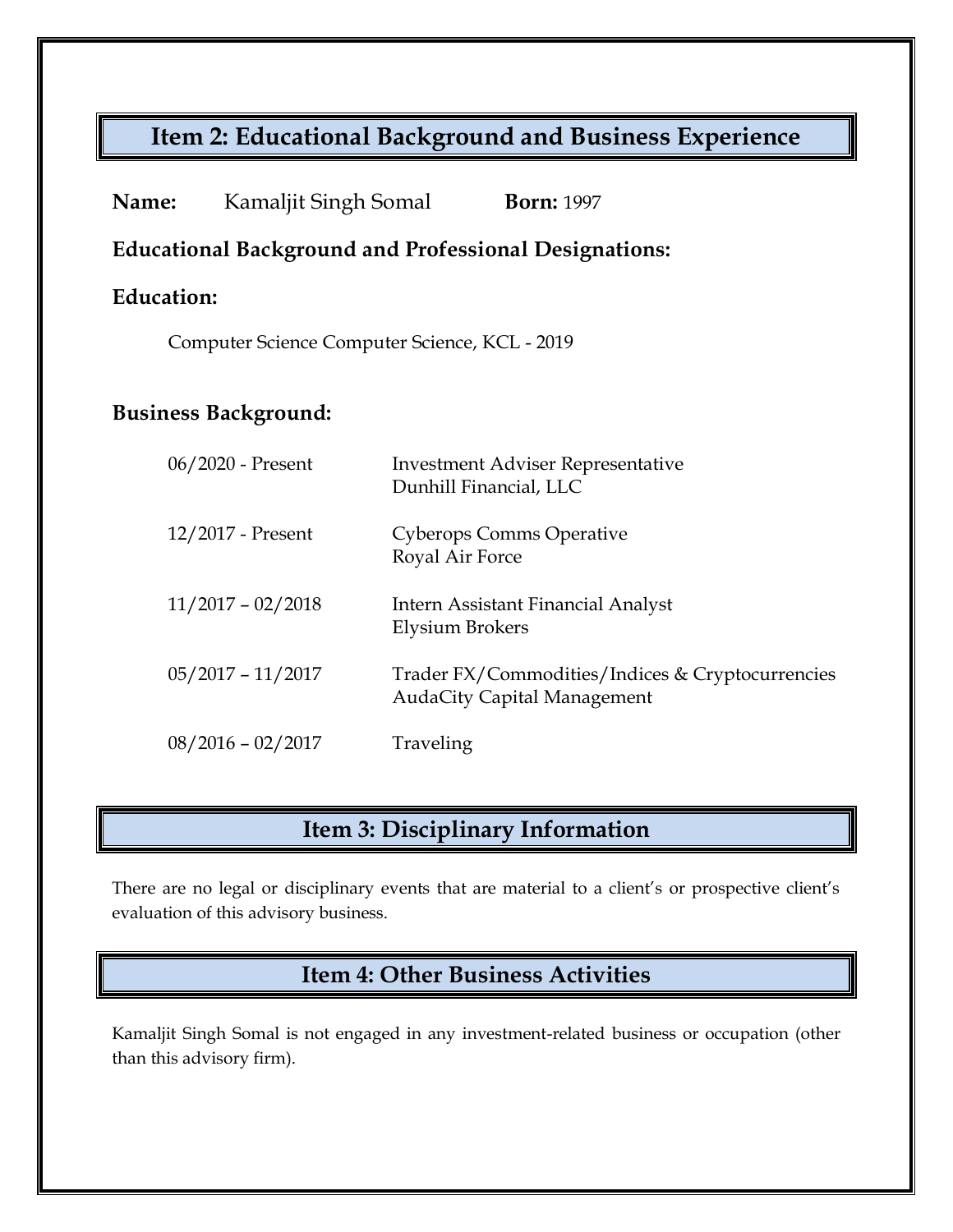### **Item 5: Additional Compensation**

Kamaljit Singh Somal does not receive any economic benefit from any person, company, or organization, other than Dunhill Financial, LLC in exchange for providing clients advisory services through Dunhill Financial, LLC.

### **Item 6: Supervision**

As a representative of Dunhill Financial, LLC, Kamaljit Singh Somal is supervised by Isa Kettmann, the firm's Chief Compliance Officer. Isa Kettmann is responsible for ensuring that Kamaljit Singh Somal adheres to all required regulations regarding the activities of an Investment Adviser Representative, as well as all policies and procedures outlined in the firm's Code of Ethics and compliance manual. The phone number for Isa Kettmann is +49 1512 2030004.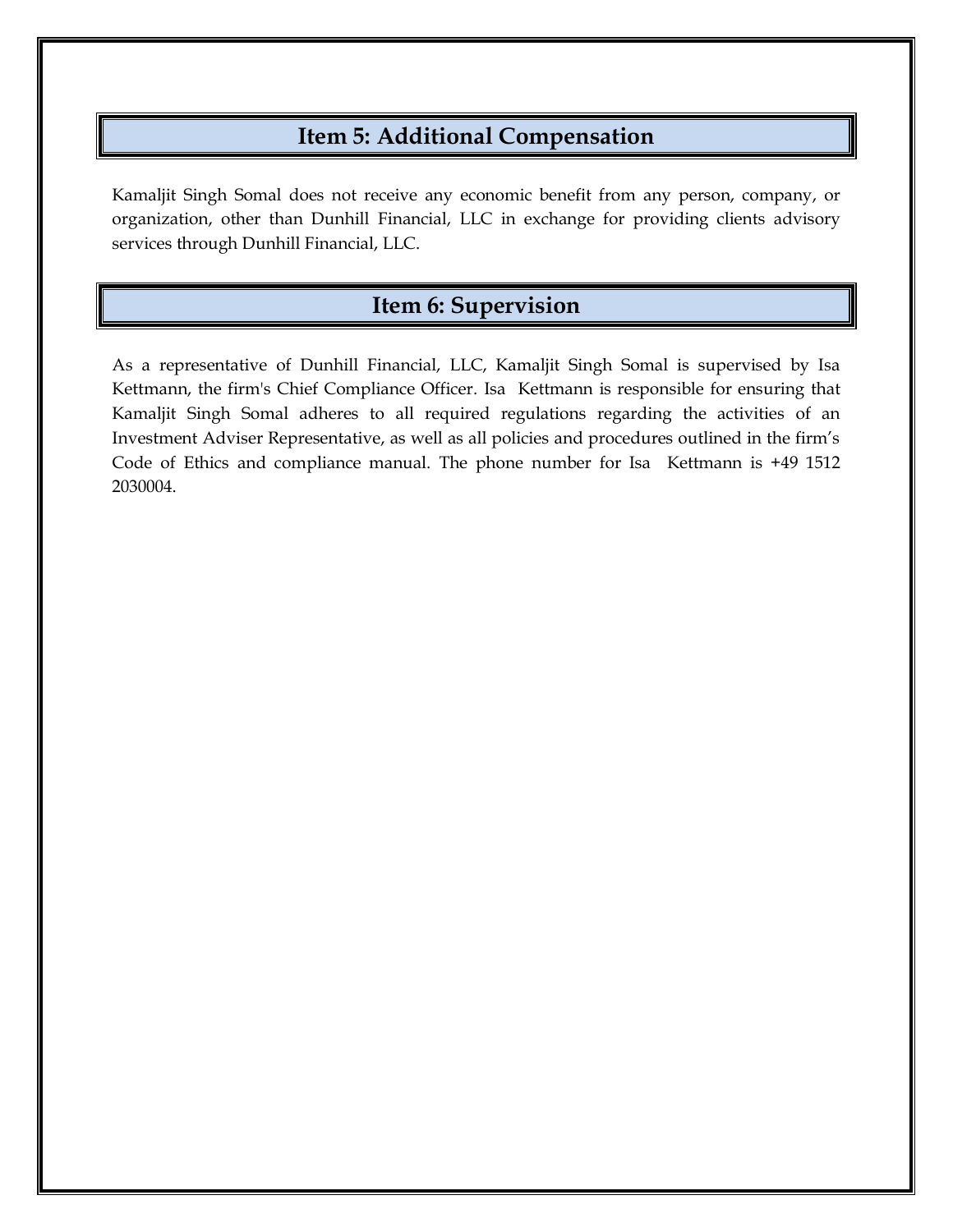*This brochure supplement provides information about Anna Czajkowska Berezow that supplements the Dunhill Financial, LLC brochure. You should have received a copy of that brochure. Please contact Anna Czajkowska Berezow if you did not receive Dunhill Financial, LLC's brochure or if you have any questions about the contents of this supplement.*

*Additional information about Anna Czajkowska Berezow is also available on the SEC's website at www.adviserinfo.sec.gov.*

# **Dunhill Financial, LLC**

# Form ADV Part 2B – Individual Disclosure Brochure

*for*

# **Anna Czajkowska Berezow**

Personal CRD Number: 6059201 Investment Adviser Representative

> Dunhill Financial, LLC Ul. Lindego 18 Gdansk, Poland 80-279 +1 206-866-5595 [anya@dunhillfinancial.com](mailto:anya@dunhillfinancial.com)

> > UPDATED: 11/17/2021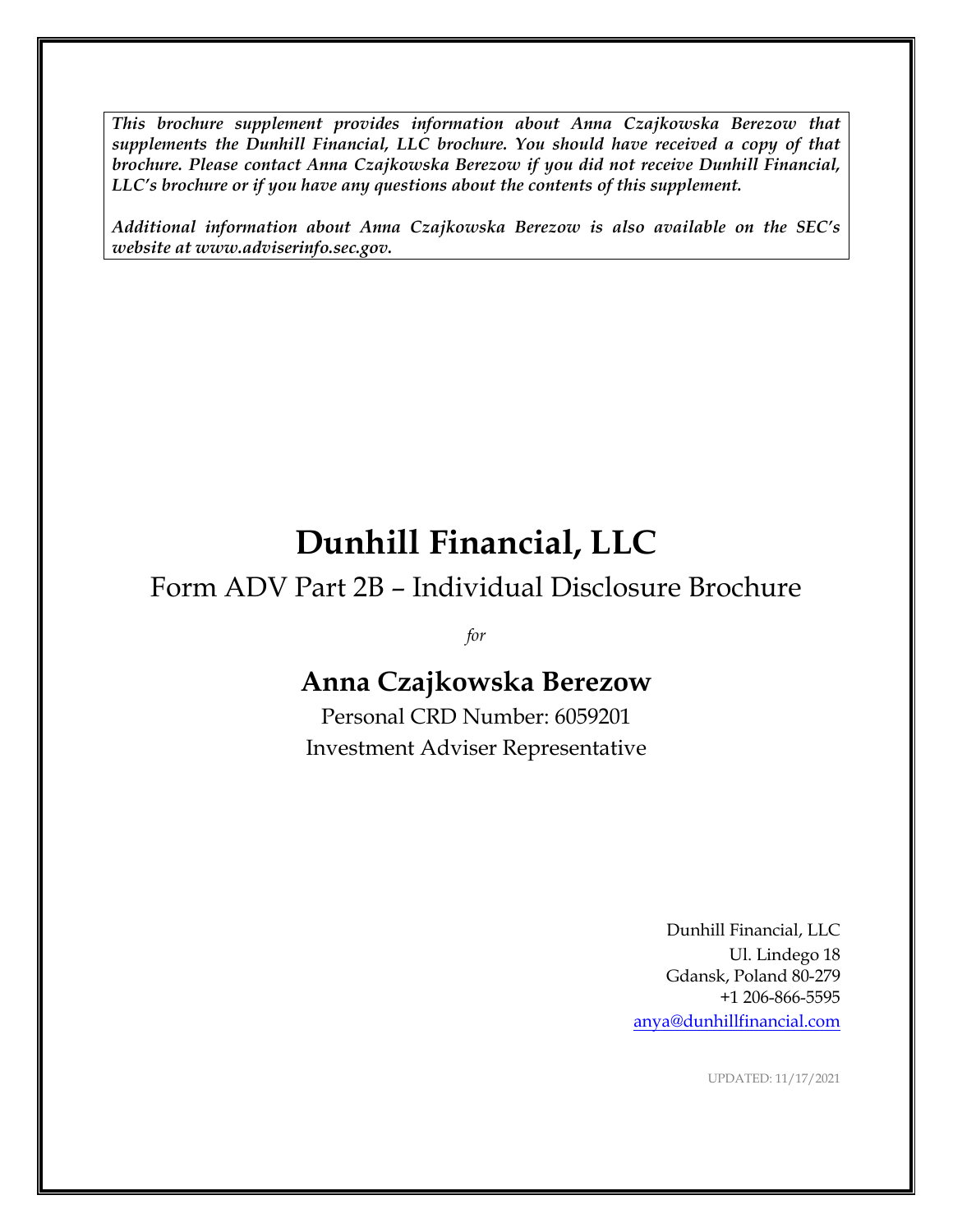### **Item 2: Educational Background and Business Experience**

| Name:<br>Anna Czajkowska Berezow | <b>Born:</b> 1984 |
|----------------------------------|-------------------|
|----------------------------------|-------------------|

#### **Educational Background and Professional Designations:**

#### **Education:**

Bachelors of Science Economics, Shorter University - 2007 Bachelors Business Administration, Shorter University - 2007

#### **Designations:**

#### **CFP® - Certified Financial Planner**

The CERTIFIED FINANCIAL PLANNER™, CFP® and federally registered CFP (with flame design) marks (collectively, the "CFP® marks") are professional certification marks granted in the United States by Certified Financial Planner Board of Standards, Inc. ("CFP Board").

The CFP® certification is a voluntary certification; no federal or state law or regulation requires financial planners to hold CFP® certification. It is recognized in the United States and a number of other countries for its (1) high standard of professional education; (2) stringent code of conduct and standards of practice; and (3) ethical requirements that govern professional engagements with clients.

To attain the right to use the CFP® marks, an individual must satisfactorily fulfill the following requirements:

- Education Complete an advanced college-level course of study addressing the financial planning subject areas that CFP Board's studies have determined as necessary for the competent and professional delivery of financial planning services, and attain a Bachelor's Degree from a regionally accredited United States college or university (or its equivalent from a foreign university). CFP Board's financial planning subject areas include insurance planning and risk management, employee benefits planning, investment planning, income tax planning, retirement planning, and estate planning;
- Examination Pass the comprehensive CFP® Certification Examination. The examination includes case studies and client scenarios designed to test one's ability to correctly diagnose financial planning issues and apply one's knowledge of financial planning to real world circumstances;
- Experience Complete at least three years of full-time financial planning-related experience (or the equivalent, measured as 2,000 hours per year); and
- Ethics Agree to be bound by CFP Board's *Standards of Professional Conduct*, a set of documents outlining the ethical and practice standards for CFP® professionals.

Individuals who become certified must complete the following ongoing education and ethics requirements in order to maintain the right to continue to use the CFP® marks: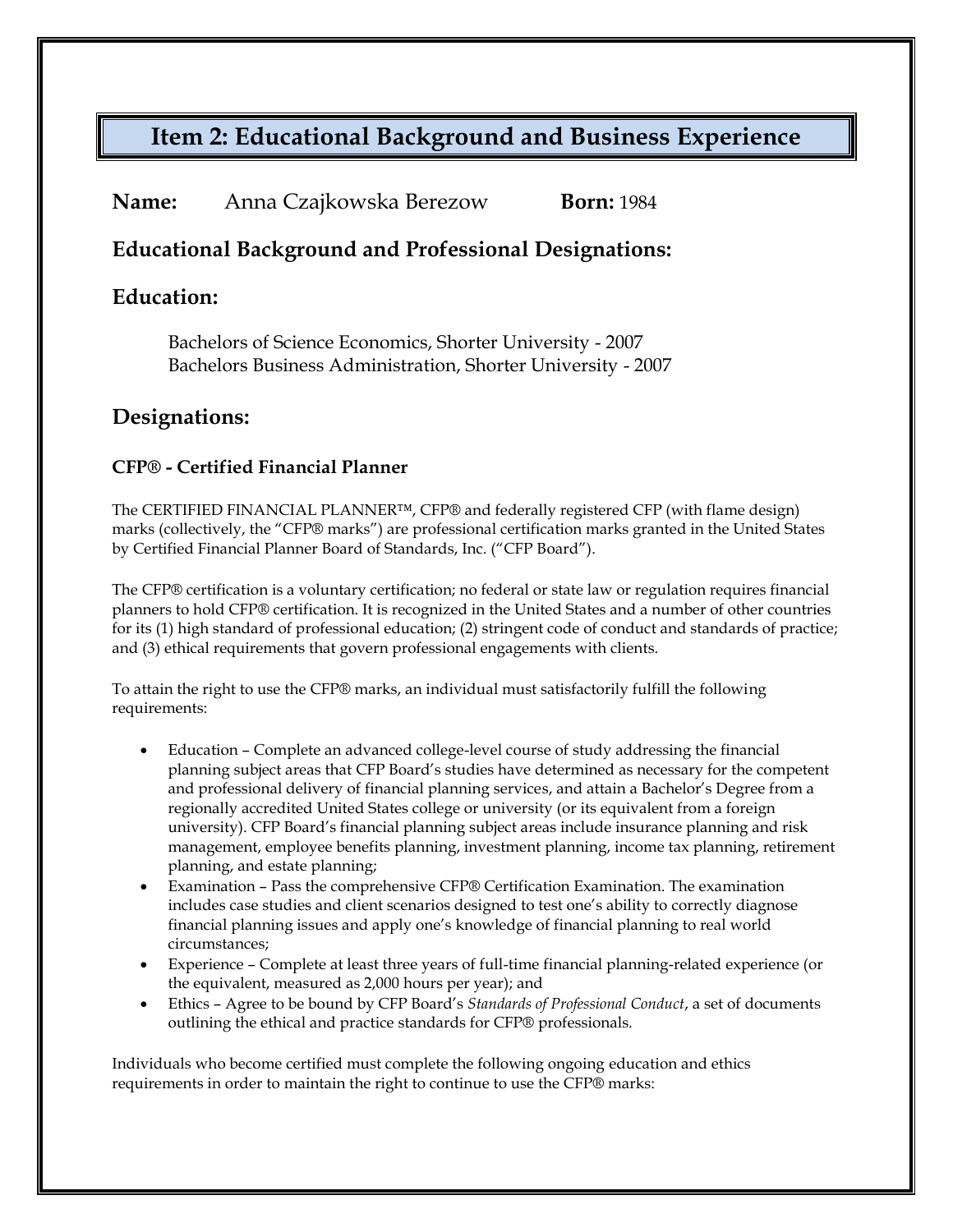- i. Continuing Education Complete 30 hours of continuing education hours every two years, including two hours on the *Code of Ethics* and other parts of the *Standards of Professional Conduct*, to maintain competence and keep up with developments in the financial planning field; and
- ii. Ethics Renew an agreement to be bound by the *Standards of Professional Conduct*. The Standards prominently require that CFP® professionals provide financial planning services at a fiduciary standard of care. This means CFP® professionals must provide financial planning services in the best interests of their clients.

CFP® professionals who fail to comply with the above standards and requirements may be subject to CFP Board's enforcement process, which could result in suspension or permanent revocation of their CFP® certification.

#### **Business Background:**

| $03/2021$ - Present | <b>Investment Adviser Representative</b><br>Dunhill Financial, LLC     |
|---------------------|------------------------------------------------------------------------|
| 03/2021 - Present   | Wealth Manager<br>Dunhill Financial                                    |
| $07/2017 - 08/2020$ | Private Wealth Manager / Financial Planner<br><b>Creative Planning</b> |
| $06/2007 - 06/2017$ | <b>Financial Advisor</b>                                               |

### **Item 3: Disciplinary Information**

There are no legal or disciplinary events that are material to a client's or prospective client's evaluation of this advisory business.

### **Item 4: Other Business Activities**

Anna Czajkowska Berezow is a part owner of Woody Pines, LLC, a real estate rental company.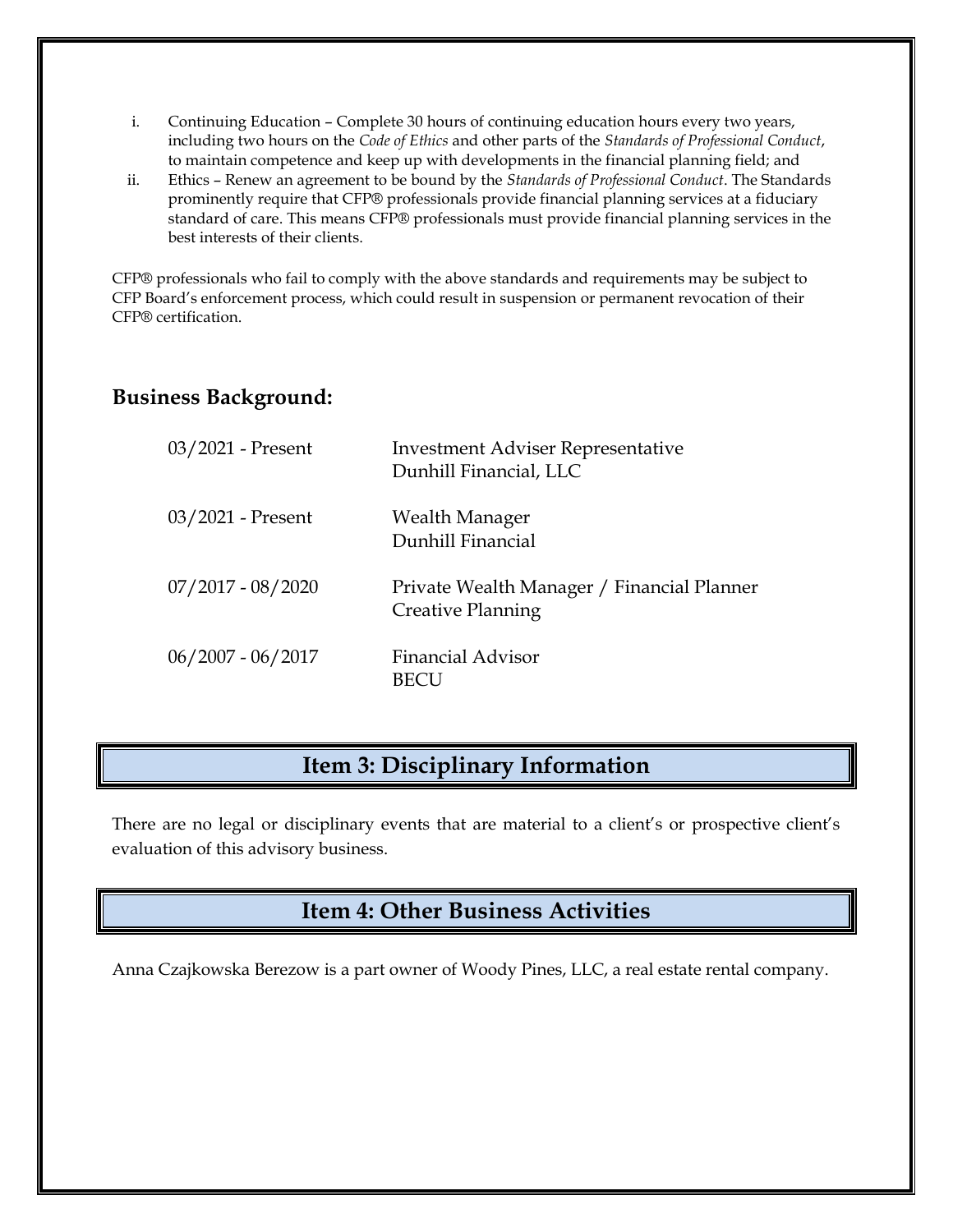# **Item 5: Additional Compensation**

Anna Czajkowska Berezow does not receive any economic benefit from any person, company, or organization, other than Dunhill Financial, LLC in exchange for providing clients advisory services through Dunhill Financial, LLC.

### **Item 6: Supervision**

As a representative of Dunhill Financial, LLC, Anna Czajkowska Berezow is supervised by Isa Kettmann, the firm's Chief Compliance Officer. Isa Kettmann is responsible for ensuring that Anna Czajkowska Berezow adheres to all required regulations regarding the activities of an Investment Adviser Representative, as well as all policies and procedures outlined in the firm's Code of Ethics and compliance manual. The phone number for Isa Kettmann is +4915122030004.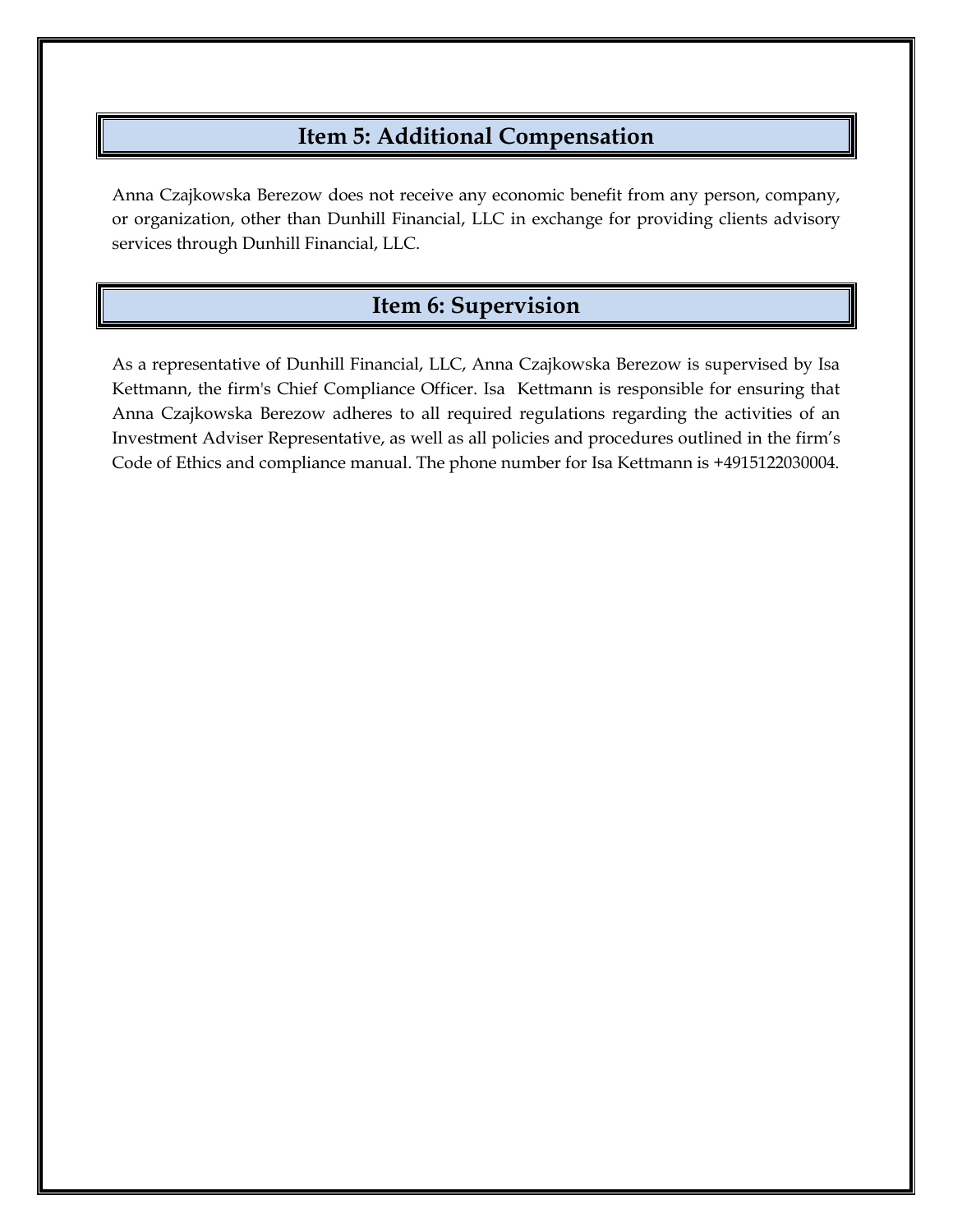*This brochure supplement provides information about Joshua Robert Madden that supplements the Dunhill Financial, LLC brochure. You should have received a copy of that brochure. Please contact Joshua Robert Madden if you did not receive Dunhill Financial, LLC's brochure or if you have any questions about the contents of this supplement.*

*Additional information about Joshua Robert Madden is also available on the SEC's website at www.adviserinfo.sec.gov.*

# **Dunhill Financial, LLC**

# Form ADV Part 2B – Individual Disclosure Brochure

*for*

# **Joshua Robert Madden**

Personal CRD Number: 7446349 Investment Adviser Representative

> Dunhill Financial, LLC 30 Churchill Place 5th Floor London, E14 5RE (328) 228-7162 joshua@dunhillfinancial.com

> > UPDATED: 09/28/2021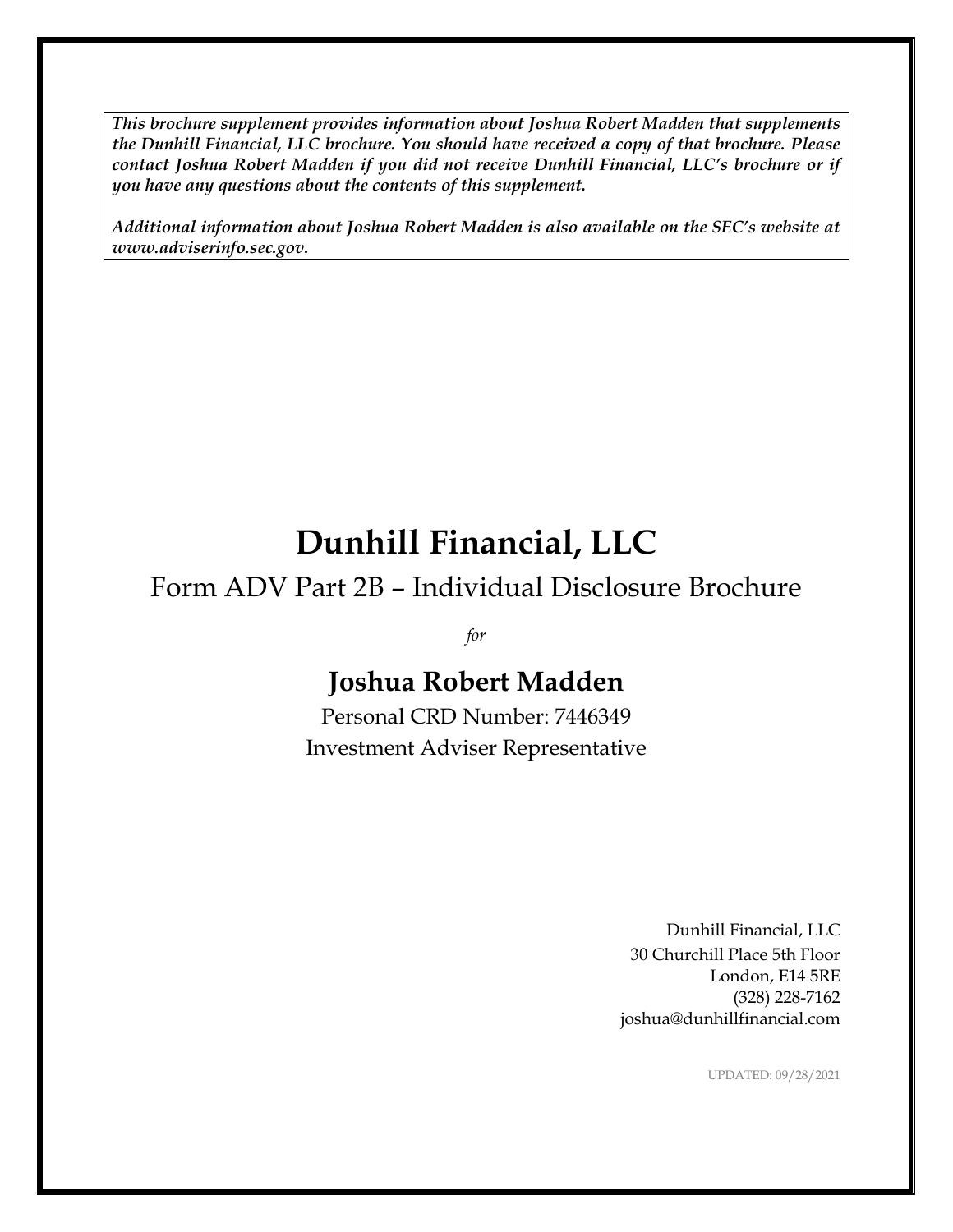# **Item 2: Educational Background and Business Experience**

| Name: | Joshua Robert Madden | <b>Born:</b> 1989 |
|-------|----------------------|-------------------|
|-------|----------------------|-------------------|

#### **Educational Background and Professional Designations:**

### **Education:**

LL.M. European Law and Economics, University of Hamburg - 2019 BSc (Hons) Business Management with Economics, University of Brighton - 2018

#### **Business Background:**

| 10/2021 - Present   | <b>Investment Adviser Representative</b><br>Dunhill Financial, LLC         |
|---------------------|----------------------------------------------------------------------------|
| 09/2021 - Present   | Associate<br>Dunhill Financial                                             |
| $10/2020 - 08/2021$ | Freelance Language Consultant<br>Self-employed                             |
| $01/2020 - 09/2020$ | <b>International Business Development Manager</b><br>candidate select GmbH |
| $09/2016 - 09/2017$ | <b>Project Support Officer</b><br>Coast to Capital LEP                     |
| $06/2007 - 06/2013$ | Postal Operations<br>U.S. Air Force                                        |

## **Item 3: Disciplinary Information**

There are no legal or disciplinary events that are material to a client's or prospective client's evaluation of this advisory business.